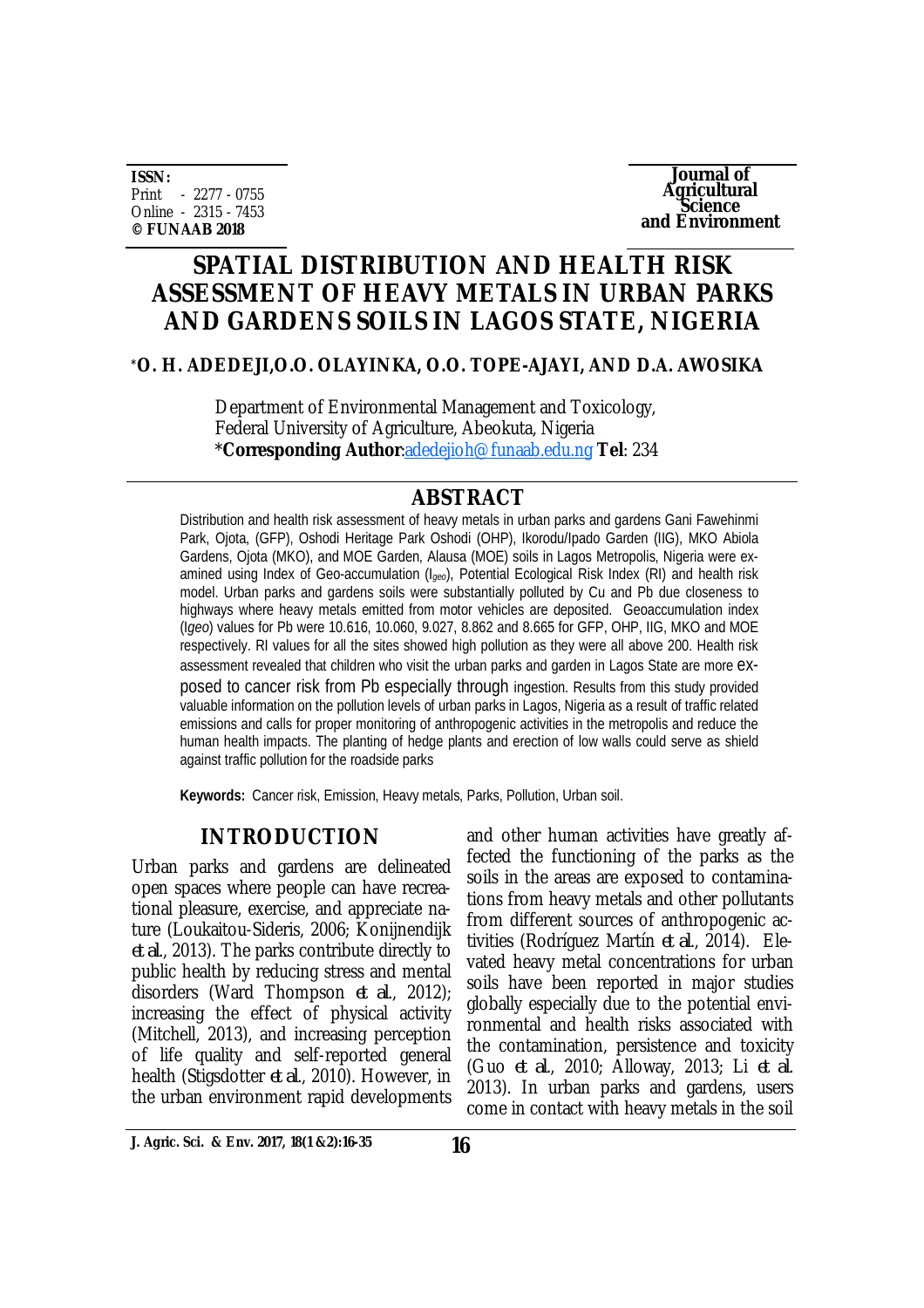through inhalation, ingestion and dermal contact absorption (Madrid *et al*., 2002; De Miguel *et al*., 2007; Wei *et al*., 2009; Zheng *et al*., 2013; Li *et al*., 2014; Mugoša *et al*., 2016). Children can be more affected by soil contamination, particularly in urban parks, due to frequent hand-mouth activity and higher absorption rate in comparison to adults ((Zheng *et al*., 2010a, b; Basta and Juhasz, 2014). The importance of this phenomenon needs to be viewed in the incessant urban growth context, which is common in most parts of the world (Lv *et al*., 2013) and can be linked to adverse health hazard effects (Kelepertzis, 2014).

In Nigeria, there is the paucity of information on heavy metal concentration and fewer studies reported the potential human health risks to either children or adults due to exposure to heavy metals from recreational areas such as the parks and gardens. Hence there is need to conduct studies on exposure to heavy metals from different sources of anthropogenic activities (Allan, 2015). This paper therefore investigated the spatial distribution of Cd, Co, Cu, Ni, and Pb in the soils of urban parks and gardens in Lagos State, Nigeria using GIS, 2) determined the degrees of contamination of the soil by the selected heavy metals using environmental indices such as geo-accumulation index, pollution load index and potential ecological risk index (RI), and 3) conducted potential health risk assessment of the heavy metals on the users of the parks and gardens.

# **MATERIALS AND METHODS**

#### *The study area*

The study was conducted in Lagos metropolis, Lagos State, southwestern Nigeria. The State occupies only about 0.39% (3577 sqkm) of Nigeria's total landmass of

923,773 sqkm but it is the most populated with an estimated population of over 20 million as of 2010. The State is mostly metropolitan because the Lagos metropolis is made up of 17 Local Government Areas out of the 20 LGAs in the State. About 70% of country's industrial investments and over 65% of Nigeria's commercial activities are located in different parts of the state. As the hub of West/Central Africa maritime and aviation activities and Sub-Saharan African largest market, Lagos is well known for its rapid population growth, urbanization, high volume of traffic and increasing waste generation and pollution. Recently, many abandoned open spaces, wetlands and forests in urban areas have been conserved and transformed into parks and recreational areas. These public parks are to ensure the provision and integrity of high quality and diverse parks with a safe, aesthetic and comfortable urban environment to meet urban lifestyle. Major parks and gardens, which are located in the Lagos metropolis, are along major roads and they include Kernel St. Park, Surulere; Muri Okunola Park; Victoria Island; BRF Park, Alausa; Ikorodu-Ipado Park ; MKO Abiola Gardens, Ojota; Gani Fawehinmi Park, Ojota; MOE Garden, Alausa and Oshodi Heritage Park, Oshodi.

The selected parks and gardens for this study are Gani Fawehinmi Park, Ojota, (GFP), MKO Abiola Gardens, Ojota (MKO), MOE Garden, Alausa (MOE), Ikorodu/Ipado Garden (IIG) and Oshodi Heritage Park Oshodi (OHP). The locations of the parks are shown in Fig 1. The parks and garden were selected based on the considerations that: urban areas have become subject to increased accumulation of metal concentrations in surface soil and the capability for metals to accumulate via air deposition depends on the type and proximity of emitting

**17 J. Agric. Sci. & Env. 2017, 18(1 &2):16-35**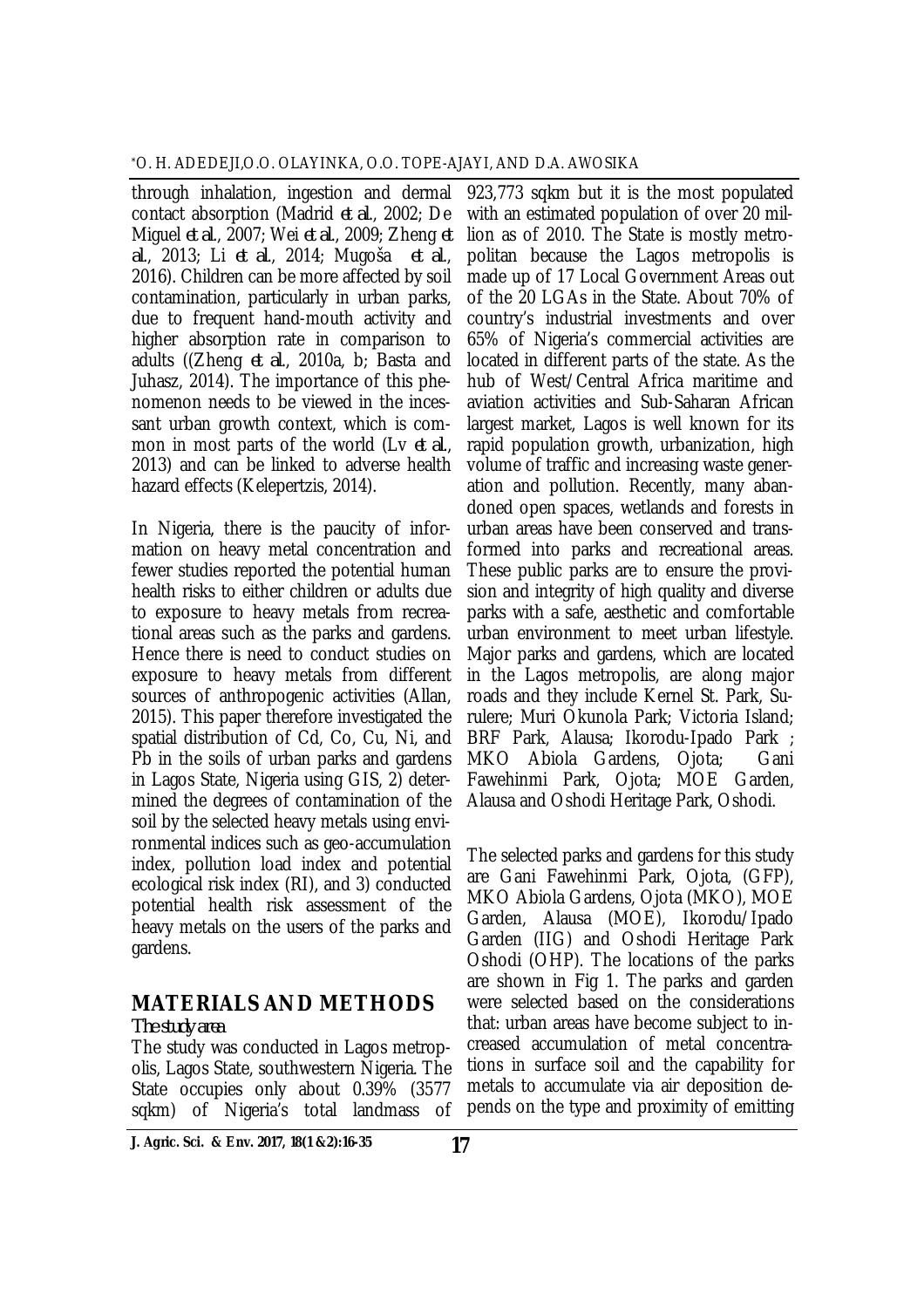#### SPATIAL DISTRIBUTION AND HEALTH RISK ASSESSMENT OF HEAVY METALS ...

sources (Alloway, 2013). According to Allan transport and fate of metals in soils include: park areas located near major highways,

(2015), site specific factors that may affect areas located near contaminated sites and park areas located near industrial sites, park park areas located on former contaminated sites.



Figure 1: Map of the study area showing selected Parks and Gardens in Lagos State

### *Soil sampling and processing*

Surface soil samples were randomly collected in 6th July and 5th August, 2014 from five selected parks and gardens situated in different parts of Lagos State. Five (5) composite samples of 500 g of soil each with ten (10) subsamples from the surface soil (0 -15cm) were collected from each park/ garden. Each composite sample consists of 10–15 soil cores taken from a  $1\times1$  m area. There is no local data on background con-

centrations of heavy metals in major parts of Nigeria, therefore the soil samples from the uncontaminated site or comparable pristine site were taken to serve as control or reference for comparison with the urban parks and gardens. The control sites were far from the effect of traffic or industrial pollution. All soil samples were collected using stainless soil auger. Detailed description of the area surrounding each park is given in Table 1.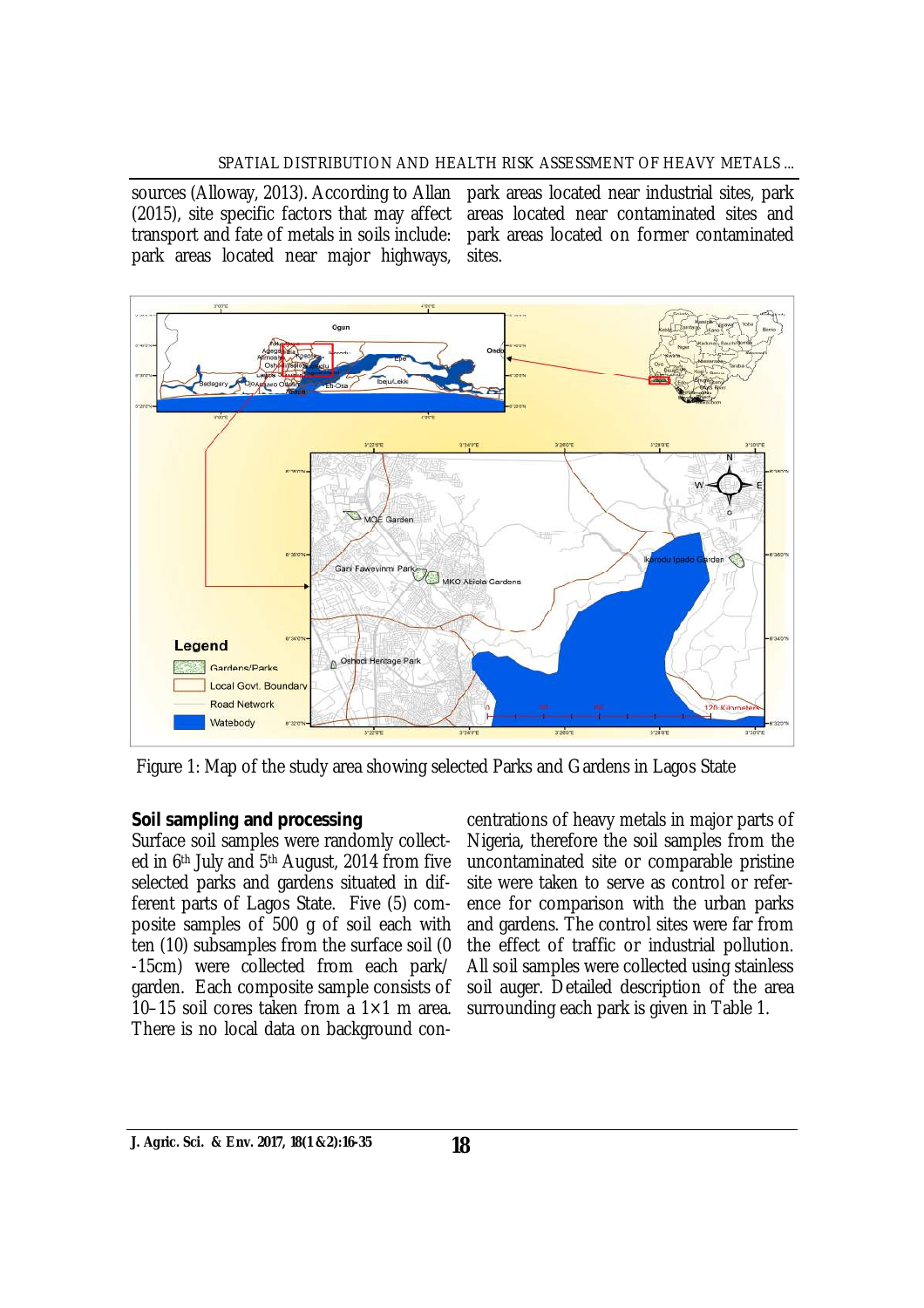\*O. H. ADEDEJI,O.O. OLAYINKA, O.O. TOPE-AJAYI, AND D.A. AWOSIKA

| <b>Studied Park</b> | <b>Area Description</b>                                                                                                                                                                     |
|---------------------|---------------------------------------------------------------------------------------------------------------------------------------------------------------------------------------------|
| <b>GFP</b>          | The park is sited on a former refuse dump along the busy Lagos-Ibadan Ex-<br>pressway directly under the bridge and road intersection at Ojota where it is<br>exposed to vehicular emission |
| <b>MKO</b>          | It is located in the Alausa area of Ikeja, Lagos close to major streets such as<br>Palm Avenue.                                                                                             |
| <b>MOE</b>          | Established by the Ministry of Environment in the secretariat in Alausa, Lagos.<br>Traffic volume is moderate and the area is covered with trees and lawns                                  |
| <b>IIG</b>          | Located in Ikorodu in the outskirt of Lagos Metropolis                                                                                                                                      |
| <b>OHP</b>          | It is located on the Apapa-Oworonshoki Expressway close to the Oshodi mo-<br>tor park. The traffic volume in the area it very high                                                          |

The soil samples were put into polythene nylon and labelled for easy identification. Soil samples were air dried, and large rock and organic debris were removed before sieving through a 2 mm mesh. Samples were further ground to a fine powder and stored in polypropylene bottles. Soil pH  $(H<sub>2</sub>O)$  and electrical conductivity (EC) were determined in distilled water (1:2.5 w/v), particle size composition (sand, silt, clay) was determined by the hydrometer method, soil organic carbon (SOC) contents were measured by the Walkey–Black wet oxidation method (Oviasogie et al., 2009). Total heavy metal content was determined by weighing 5 g of soil sample into a clean porcelain crucible and heated over a hot plate to ignite and carefully burn the sample. The residue was then heated in a muffle furnace at 550 °C until the carbon content (organic matter) was carefully and completely oxidized (about 1 hour). The residue left was dissolved in a few drops of aqua – regia (three parts concentrated HCl plus one part concentrated  $HNO<sub>3</sub>$ ) and then diluted with distilled water. The resulting mixture was then filtered, well rinsed and the filtrate made up to the 100 ml mark in a standard flask. The digested samples were

then aspirated into the flame of the Atomic Absorption Spectrophotometer (AAS) Perkin Elmer Analyst 200 using air – acetylene flame for the metal analysis against standard metal solutions. Each metal was analyzed using the specific hollow cathode lamp at a specific wavelength. The quality controls for the strong acid digestion method included reagent blanks, certified reference material, replicate samples, and standard reference materials.

### *Statistical Analysis*

Statistical Package for Social Sciences (SPSS 17.0®) provided by IBM, Armonk, NY, USA, was used for statistical analyses. Data were subjected to descriptive statistical analysis (mean and standard deviations) and Pearson's correlation indexes were used to test for significant differences (95% confidence level). Indices of contamination namely the Index of Geo-accumulation (I<sub>geo</sub>), and the Potential Ecological Risk Index (RI) were calculated to evaluate soil heavy metal contamination. To enable the qualitative assessment of contamination levels of the selected heavy metals in the urban parks and garden soils, an index of geo-accumulation (I*geo*)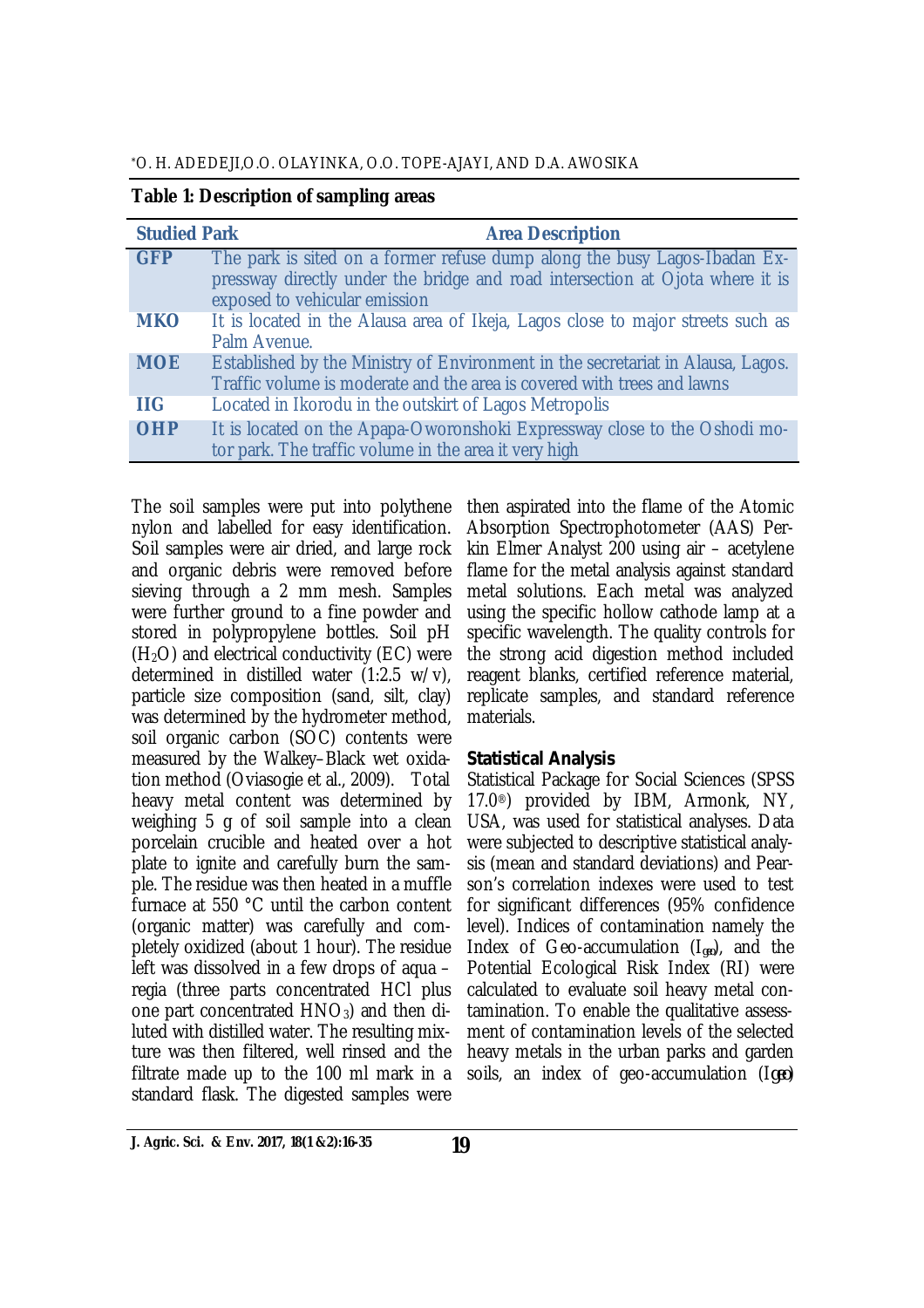using the equation below:

$$
I_{geo} = \log_{2}(\frac{c_{\eta_{ABn}}}{\eta_{ABn}})
$$
  
where *On* is the concentration of the ele-  
ment in the tested soil, while *Bin* is the geo-

introduced by Müller (1969) was computed chemical background value in the average shale of element (Loska *et al*., 2004) and the constant 1.5 compensates for natural fluctuations of a given metal and for minor anthropogenic impacts (Taylor and Mclennan, 1995). Müller (1969) also proposed seven classes of *Igeo* as shown in Table 2 below:

|  | Table 2: Classifications for Index of geo-accumulation (Igeo) |  |
|--|---------------------------------------------------------------|--|
|--|---------------------------------------------------------------|--|

| Class Igeo                 | <b>Contamination Level</b>                          |
|----------------------------|-----------------------------------------------------|
| $\textit{Igeo} \leq 0$ ,   | uncontaminated (Class 0)                            |
| $0 < \textit{Igeo} \leq 1$ | uncontaminated to moderately contaminated (Class 1) |
| $1 < \text{lgeo} \leq 2$   | moderately contaminated (Class 2)                   |
| $2 < \textit{Igeo} \leq 3$ | moderately to heavily contaminated (Class 3)        |
| $3 < \textit{lgeo} \leq 4$ | contaminated (Class 4)                              |
| $4 < \textit{Igeo} \leq 5$ | heavily to extremely contaminated (Class 5)         |
| Iqeo > 5                   | extremely contaminated (Class 6)                    |

Potential ecological risk index (RI) proposed by Håkanson (1980) was also calculated to assess the risk posed to the environment by the toxicity of the metals (Ruby, 2004). It is used to evaluate the heavy metal pollution in the parks and gardens soils and also to associate ecological and environmental effects with their toxicology (Shi *et al*., 2014). Potential ecological risk index (RI) is expressed as:

 $RI = \sum E_i$ **------------------**(2)

$$
E_i = T_i f_i
$$
\n
$$
f_i = \frac{C_i}{B_i}
$$
\n(4)

$$
\cdots \cdots \cdots \cdots \cdots \cdots \cdots \cdots (4)
$$

where RI is calculated as the sum of all risk factors for heavy metals (Cd, Co, Cu, Ni, and Pb) in the parks and garden soils, *E<sup>i</sup>* is the monomial potential ecological risk factor, *T<sup>i</sup>* is the developed metal toxicity factor (Shi *et al*., 2014). Furthermore, *fi is* the metal

pollution factor, *Ci* is the practical concentration of metals in soil, and *B<sup>i</sup>* is the background value for metals. The toxic factor for Cd is 30, while Cu, Ni, and Pb are all 5 (Shi *et al*., 2014). The adjusted evaluation criteria for the potential ecological risk index were  $RI \leq$ 50, low pollution;  $50 \leq R$ I  $\leq 100$ , moderate pollution;  $100 \leq RI \leq 200$ , considerable pollution; RI > 200, high pollution (Shi *et al*., 2014).

Health risk assessment is a method widely used to assess and determine the exposure of human receptors to soil contamination because of the land use (Ferreira-Baptista and De Miguel, 2005; Zhang, 2006; Zheng *et al*., 2010). The pathways of pollutants attached to the soil entering human body are hand-tomouth ingestion, dermal absorption and mouth and nose inhalation (Ma and Singhirunnusorn, 2012). The dose received via each of the three pathways in the parks and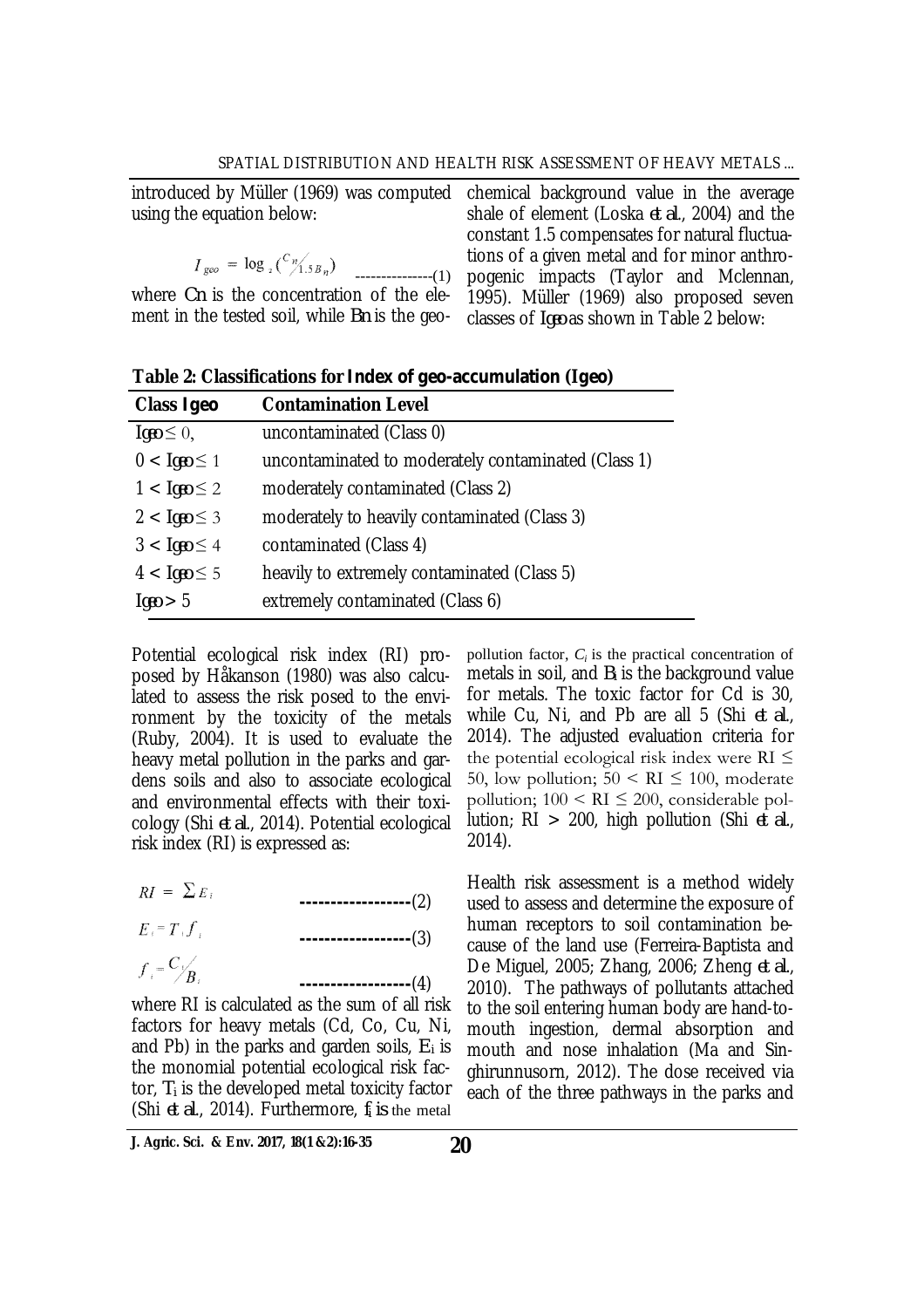gardens surface soil for both children and adults was calculated using the equations 5-7

 $D_{ing} = C \times \frac{IngR \times EF \times ED}{BW \times AT} \times 10^{-6}$ **------------------**(5)  $Dinh = C \times \frac{InhR \times EF \times ED}{PEF \times BW \times AT} \times 10^{-6}$ **------------------(**6) Ddermal =  $C \times \frac{SL \times SA \times ABS \times EF \times ED}{BW \times AT} \times 10^{-6}$  ---------------------(7)

mouth ingestion of soil substrate particles; D<sub>inh</sub> is the daily dose via inhalation of resuspended particles through mouth and nose; and D<sub>dermal</sub> is the daily dose via dermal absorption of trace elements in particles adhered to exposed skin. Furthermore, IngR is the ingestion rate (*mg/d*), 200 for children and 100 for adult, ED is exposure duration (*y*) 6 for children and 24 for adult; EF is the exposure frequency (*d/y*) 180 (USEPA, 2001); BW is the average body weight (*kg*) 15 for children and 70 for adult (USEPA, 1989). InhR is inhalation rate (*m3/ d*) 7.6 for children and 20 for adult (Van den Berg, 1995); PEF: particle emission fac-

$$
C_{95\% UCL} = \exp\{X + 0.5 \times S^2 + \frac{S \times H}{\sqrt{n-1}}\}
$$

*X* is the arithmetic mean of the logtransformed data, *S* represents the standard deviation of the log-transformed data, H is the H-statistic, and n is the number of samples (Gilbert 1987; Li *et al*., 2013).

Risk assessment is a function of hazard and exposure and is defined as the process of estimating the probability of occurrence of an event and the probable magnitude of adverse health effects on human exposures

where,  $D_{\text{ing}}$  is the daily dose via hand-to-  $\,$  tor is 1.36 x 10° m $^3$  kg $^{\text{-1}}$ , SA is the exposure skin area *cm<sup>2</sup>* 2800 for children and 3300 for adult (Hu *et al*., 2012), SL for skin adherence factor (*mg/cm2h*) 0.2 for children and 0.7 for adult (USEPA, 2001). AT is average time (*d*). AT is ED x 365 for non-carcinogenic and 70 х 365 for carcinogenic (USEPA, 1989); ABS is dermal absorption factor (*0.001*) (Ferreira-Baptista and De Miguel, 2005; USEPA, 2011a). The exposure-point concentration,  $μ$ g q $-1$  (C) in Equations 7-9 is an estimate of reasonable maximum exposure (Zheng *et al*., 2010a; Sun *et al*., 2013). It was calculated as the upper limit of the 95% confidence limit for the mean (Equation 8).

**-------------------** (8)

to environmental hazards over a specified time (Wongsasuluk *et al*., 2014). After calculating the dose received via each of the three paths, a Hazard Quotient (HQ) based on non-cancer toxic risk was then calculated by dividing daily dose to a specific reference dose (RfD). In the parks and gardens, children and adults alike are exposed to heavy metal pollution from the soil. Assessment of each potentially toxic metal is usually based on the quantification of the risk level and is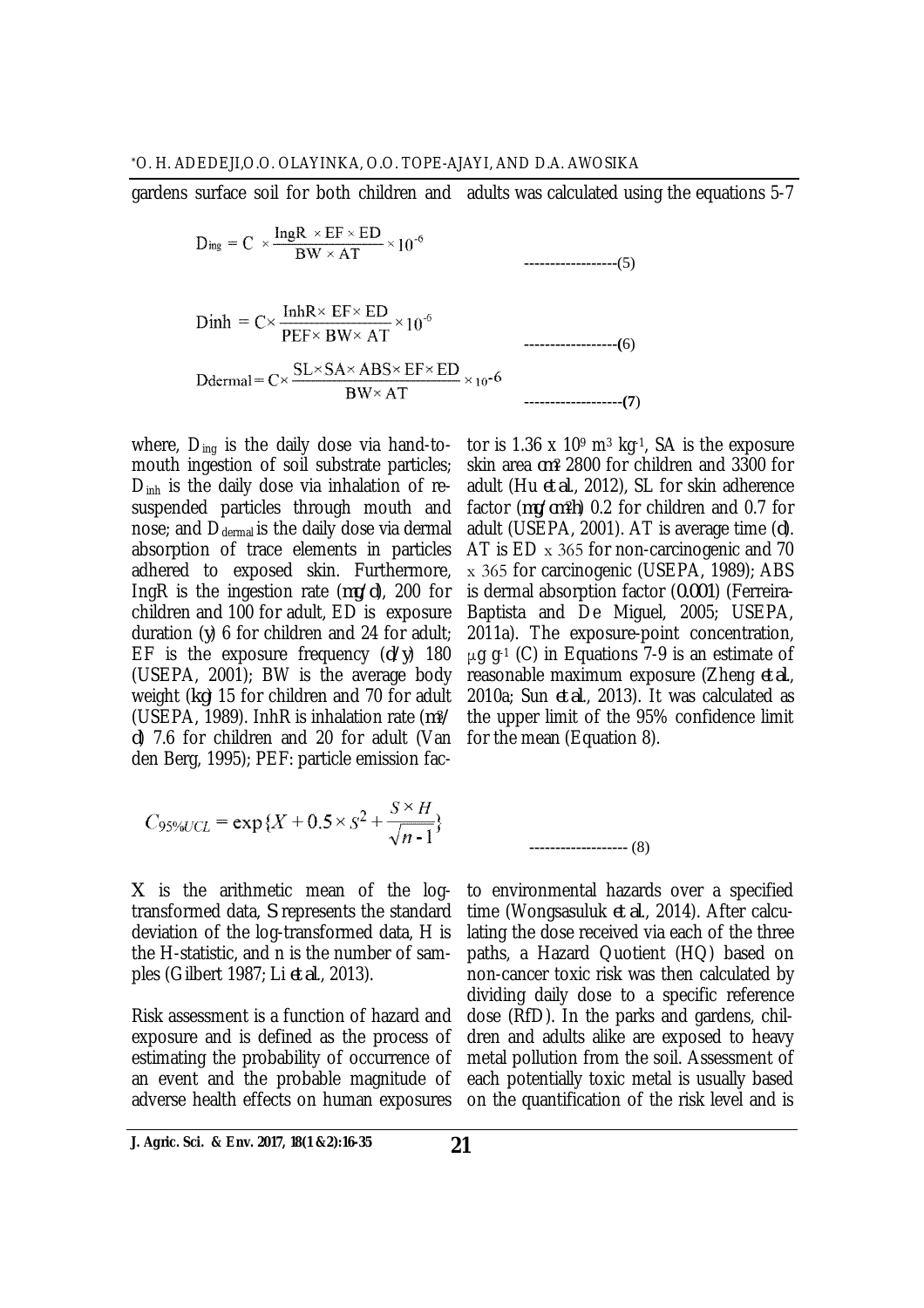expressed in terms of a carcinogenic or a ard quotient (HQ). Hazard Quotient (HQ) non-carcinogenic health risk. The noncarcinogenic risk was evaluated by the hazand carcinogenic risks (CR) were calculated by the equations 9 and 10:

$$
HQ = \frac{D_{ing}}{RfD_{\circ}} = \frac{D_{dermal}}{RfD_{\circ} \times GIABS} = \frac{D_{inh}}{RFC_i \times 100 \, \mu g \, mg^{-1}}
$$
\n
$$
CR = D_{ing} \times SF_{\circ} = D_{dermal} \times \frac{SF_{\circ}}{IGBAS} = IUR \times D_{inh}
$$
\n
$$
M = 0.001
$$

where  $RfD_0$  is oral reference dose, mg kg-1day-1; RfCi is inhalation reference concentrations, mgm-3);  $SF<sub>o</sub>$  is oral slope factor, mg kg-1day-1; GIABS is gastrointestinal absorption factor; IUR is inhalation unit risk, mgm -3 (USEPA, 2011a, b). Carcinogenic risk (CR) is the probability of an individual developing any type of cancer from lifetime exposure to carcinogenic hazards with the acceptable or tolerable risk for regulatory purposes ranging between  $1 \times 10^{-6}$  -  $1 \times 10^{-4}$ . Risk above  $1 \times 10^{-4}$  is unacceptable, while risk below  $1\times10^{-6}$  is considered not to trigger any health effect. When HQ≤1 indicates no adverse health effects and HQ≥1 indicates, likely adverse health effects (Sun *et al*., 2013). The hazard index (HI) which is equal to the sum of HQ is used to assess the overall potential for non-carcinogenic effects posed by more than one chemical were also calculated. Hazard index of less than one  $(HI<1)$  indicates that there is no significant risk of non-carcinogenic effects and HI>1 indicates that there is a chance of non-carcinogenic effects occurring (USEPA, 2011b).

#### **RESULTS AND DISCUSSION**

Soil pH of the urban parks ranged from 8.2 to 8.54 with the mean value of 8.30 and standard deviation of 0.30. Electrical conductivity ranged from 69.8 µS/cm to 239.5 µS/cm with the mean value of 135.4 µS/cm and standard deviation of 58.72µS/cm (Table 3). The surface soil at the Oshodi Heritage Park (OHP) has the highest conductivity of 239.5 µS/cm. Soil organic carbon (SOC) for surface soils from the parks ranged from 0.6 % to 26.5 % with the average mean of 12.41 %. Mean concentrations of Cd, Co, Cu, Ni, and Pb relative to surface soil samples from selected urban parks and gardens in Lagos are given in Table 3. In view of the fact that Nigeria has no national guidelines for heavy metals in soil, the values obtained in this study were compared against international guidelines (USEPA, 2011a) and other similar studies around the world. Mean concentration of cadmium in the surface soil samples in the parks and gardens ranged from 0.05 mgkg-1 at OHP to 2.43 mgkg-1 at MOE Gardens. The highest concentration of Cd was also found in the MOE Gardens (2.47 mgkg-1). These values are however; lower than the WHO permissible limit of 10 mgkg-1 dry soil for Cd in soil (Lokeshwari and Chandrappa, 2006). However, McBride (1994) considers soil Cd concentration exceeding 0.5 mgkg-1 as showing evidence of soil pollution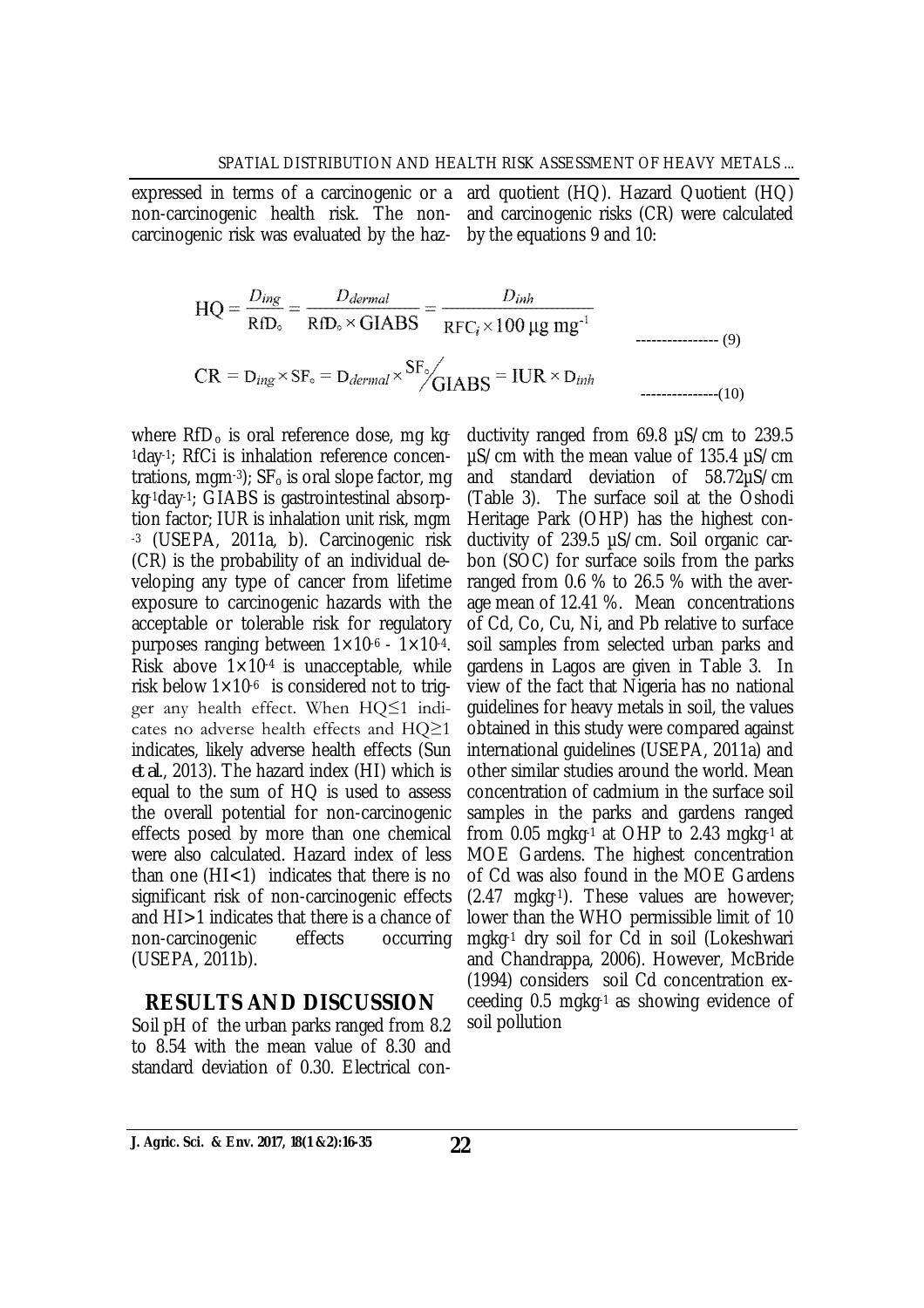| °O. H. ADEDEJI,O.O. OLAYINKA, O.O. TOPE-AJAYI, AND D.A. AWOSIKA |  |
|-----------------------------------------------------------------|--|
|                                                                 |  |

| <b>Parks</b>              | Abbr. name |                 |                 | Heavy Metals a   |                 |                  |
|---------------------------|------------|-----------------|-----------------|------------------|-----------------|------------------|
|                           |            | Cd              | Co              | Cu               | Ni              | Pb               |
| Gani Fawenmi Park         | <b>GFP</b> | $2.03 \pm 0.03$ | $1.34 \pm 0.01$ | $20.39 \pm 0.02$ | $0.48 \pm 0.01$ | $93.8 \pm 0.07$  |
| MKO Gardens               | <b>MKO</b> | $0.34 \pm 0.01$ | $1.29 \pm 0.01$ | $4.03 \pm 0.01$  | $0.51 \pm 0.01$ | $27.82 \pm 0.06$ |
| Min. of Environment       | <b>MOE</b> | $2.43 \pm 0.01$ | $0.76 \pm 0.01$ | $2.24 \pm 0.01$  | $3.69 \pm 0.02$ | $24.27 \pm 0.06$ |
| Ikorodu/Ipado Gar-<br>den | 1IG        | $0.08 \pm 0.02$ | $3.76 \pm 0.02$ | $6.75 \pm 0.02$  | $4.76 \pm 0.05$ | $31.18 \pm 0.05$ |
| Oshodi Heritage Park      | OHP        | $0.05 \pm 0.02$ | $1.03 \pm 0.01$ | $3.89 \pm 0.02$  | $0.54 \pm 0.01$ | $63.8 \pm 0.03$  |
| Max                       |            | $2.47 \pm 0.01$ | $3.76 \pm 0.02$ | $23.06 \pm 0.01$ | $5.02 \pm 0.02$ | $98.05 \pm 0.02$ |
| Min                       |            | $0.05 \pm 0.01$ | $0.45 \pm 0.01$ | $2.29 \pm 0.02$  | $0.46 \pm 0.01$ | $24.11 \pm 0.01$ |
| Background                |            | $0.01 \pm 0.01$ | $0.02 \pm 0.01$ | $0.5 \pm 0.01$   | $0.4 \pm 0.01$  | $12.0 \pm 0.02$  |

|  |  | Table 3: Mean±SD of heavy metal in urban parks and garden surface soil samples |
|--|--|--------------------------------------------------------------------------------|
|  |  |                                                                                |

<sup>ɑ</sup> mg kg-1

The pollution sources of Cd in the parks and gardens soils could be attributed to vehicular traffic emissions (Shi *et al*., 2014). Cadmium is a very toxic heavy metal, which can devastate children's immune system within a short period of exposure (Atiemo *et al.*, 2012). Co concentration in the surface soil ranged from 0.76 mgkg-1 at MOE Gardens to 3.76 mgkg-1 at IIG, which is also the highest concentration of Co in the surface soil of the selected parks and gardens (Table 3). High concentration of cobalt may be due to some industrial activities around the area. Long time exposure to very high levels of Co can cause health effects such as asthma, pneumonia, and wheezing and children tend to be more affected by exposure to high concentration of cobalt because they have smaller body weights. Co was found below detection limits in the background soil, which is similar to research carried out by Guo *et al*. (2010) in Yibin, China. Concentration of Ni in the surface soil samples ranged from the minimum of 0.46 mgkg-1 at OHP to 5.02 mgkg-1 at IIG. Ni concentration obtained in the surface soil in

the urban parks and gardens in Lagos, Nigeria were below the levels obtained in the soils of Beijing, China by Chen *et al. (*2005)*.* Average Ni concentration in dust from urban park in Beijing was 25.97 mgkg-1 (Du *et al*., 2013). In another study within Baghdad City, Iraq, Abdul *et al.,* (2013) obtained a concentration of 80.44 mgkg-1 for Ni in urban soils. Ni and Co belong to the group of rare metals and every change of the chemical balance in the natural environment causes not only disturbances in the growth and development of flora and fauna, but also (indirectly or directly) on human health (Baralkiewicz *et al*., 1997). Nickel toxicity is not very high in the urban parks and gardens soil in Lagos State, however, it can cause respiratory diseases (Poggio *et al*., 2009) especially when inhaled via particulate matters.

Concentration of Cu in the surface soil ranged from a minimum of 2.29 mgkg-1 at MOE Gardens to a maximum of 23.06 mgkg -1 at Gani Fawehinmi Park (GFP). Cu concentration found in all the parks and gardens are above the maximum limit of 0.05 mgkg-1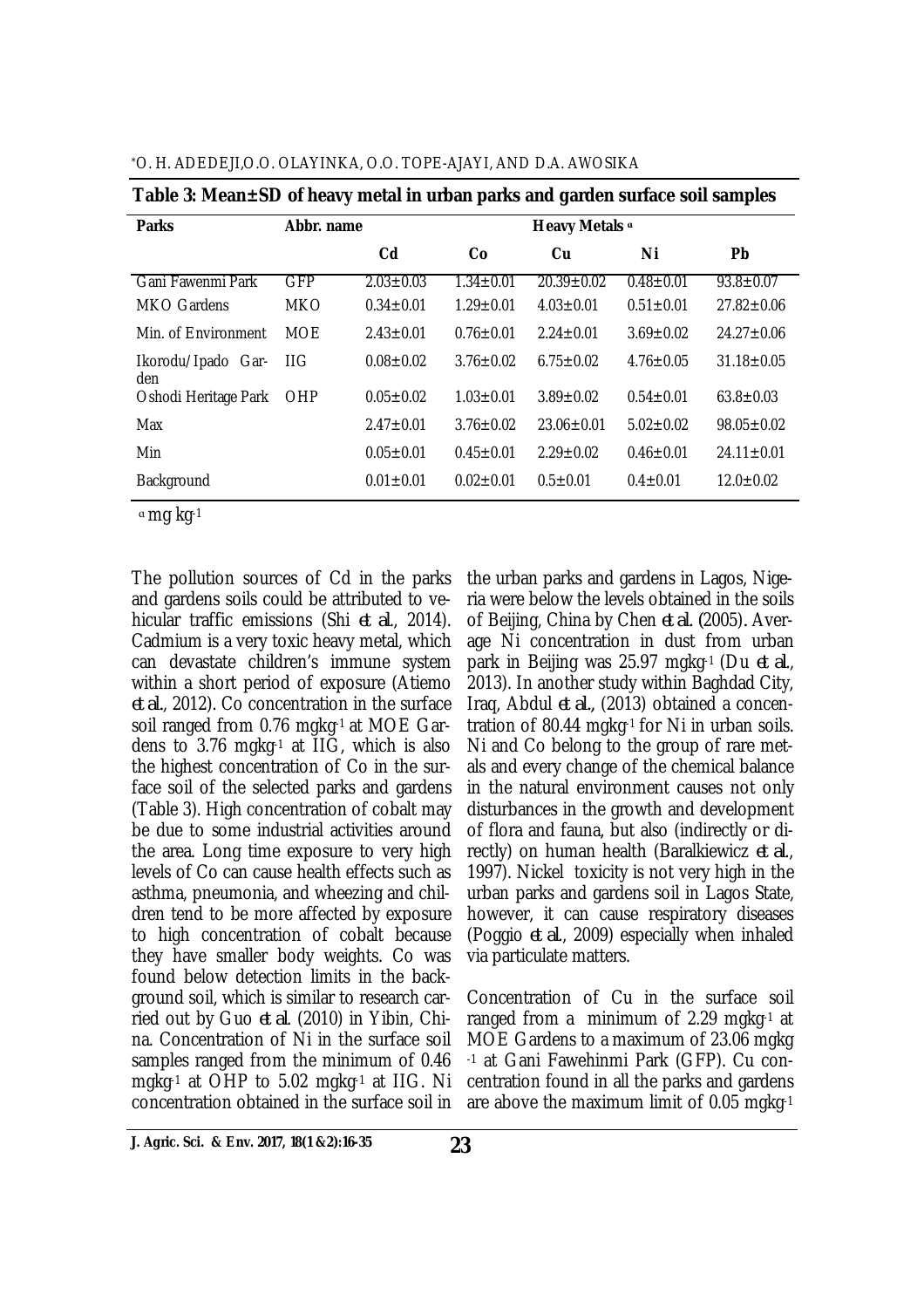for soils (WHO, 1996). The sources of Cu emission in urban soils are mainly related to traffic, such as brake abrasion and corrosion of metallic parts of cars (Pacyna and Pacyna, 2001). Chen et al. (2005) stated that anthropogenic inputs are the result of human activities including atmospheric deposition of entrained particulates (air pollution), such as vehicle and industry exhaust, as well as air emissions and sedimentation of suspended particles from water (water pollution). The value obtained is lower than 72.13 mgkg-1, which is the average Cu concentration in dust from urban park in Beijing (Du *et al*., 2013). In a similar study of soil heavy metal concentrations in parks and green areas in Seville, Spain, Madrid *et al*. (2002) indicated that the concentrations of Pb, Zn and particularly Cu in the soil often exceeded the acceptable limits for residential, recreational and institutional sites. Soils from Gani Fawehinmi Park (GFP) has highest mean concentration of Pb with a concentration of 93.8 mgkg-1, which is higher than WHO standard limit of 70 mgkg-1 dry soil for Pb (Lokeshwari and Chandrappa, 2006). In a similar study in the city of Tuscany, Italy, Bretzel and Calderisi (2006) recorded a mean concentration of 218.58 mgkg-1 for Pb in urban soils.

Most of the parks and gardens in Lagos metropolis are located close to areas charactrerized by high density of traffic and human activities (Alloway, 2013). According to Zheng *et al.* (2010b) road traffic emission is one of the major sources for Pb pollution in urban soil. The concentrations were 9 fold and 3-fold higher than the MOE Gardens for both Cu and Pb respectively indicating that Cu and Pb pollution existed in

the park soils samples. Cu normally accumulates in the surface zones, a phenomenon explained by the bioaccumulation of the metal and recent anthropogenic sources such as traffic-related emissions (Argyropoulos *et al*., 2012; Abdul *et al*., 2013).

### *Spatial distribution of Heavy Metals*

The spatial distributions of Cd, Co, Cu, Ni and Pb in the selected urban parks and gardens in Lagos, Nigeria are shown in the maps (Fig. 2 and 3 respectively). Fig. 2 shows the distribution in the topsoil which indicated that the Gani Fawehinmi Park (GFP) is relatively more polluted in terms of Pb and Cu than the other parks as it has higher concentrations of these metals in the topsoils. High concentrations of Cu and Pb in the urban parks and gardens in Lagos State may be due to anthropogenic sources (Martin, 2001). The concentrations were 9-fold and 3 fold higher than the MOE Gardens for both Cu and Pb respectively indicating that Cu and Pb pollution existed in the park soils samples. Cu normally accumulates in the surface zones, a phenomenon explained by the bioaccumulation of the metal and recent anthropogenic sources (Abdul *et al*., 2013). Heavy metals such as Pb, Ni, Cu and Cd are released in different particles sizes (Argyropoulos *et al*., 2012) in the urban environment and these can be primarily associated with traffic-related emissions due to incomplete fossil-fuel combustion from vehicles or industrial processes (Nicholson *et al*., 2003). Furthermore, car wear, including brakes and tyres has been reported to be responsible for about 50% of the total Cu emissions from road transport (Ven der Gon *et al*., 2007).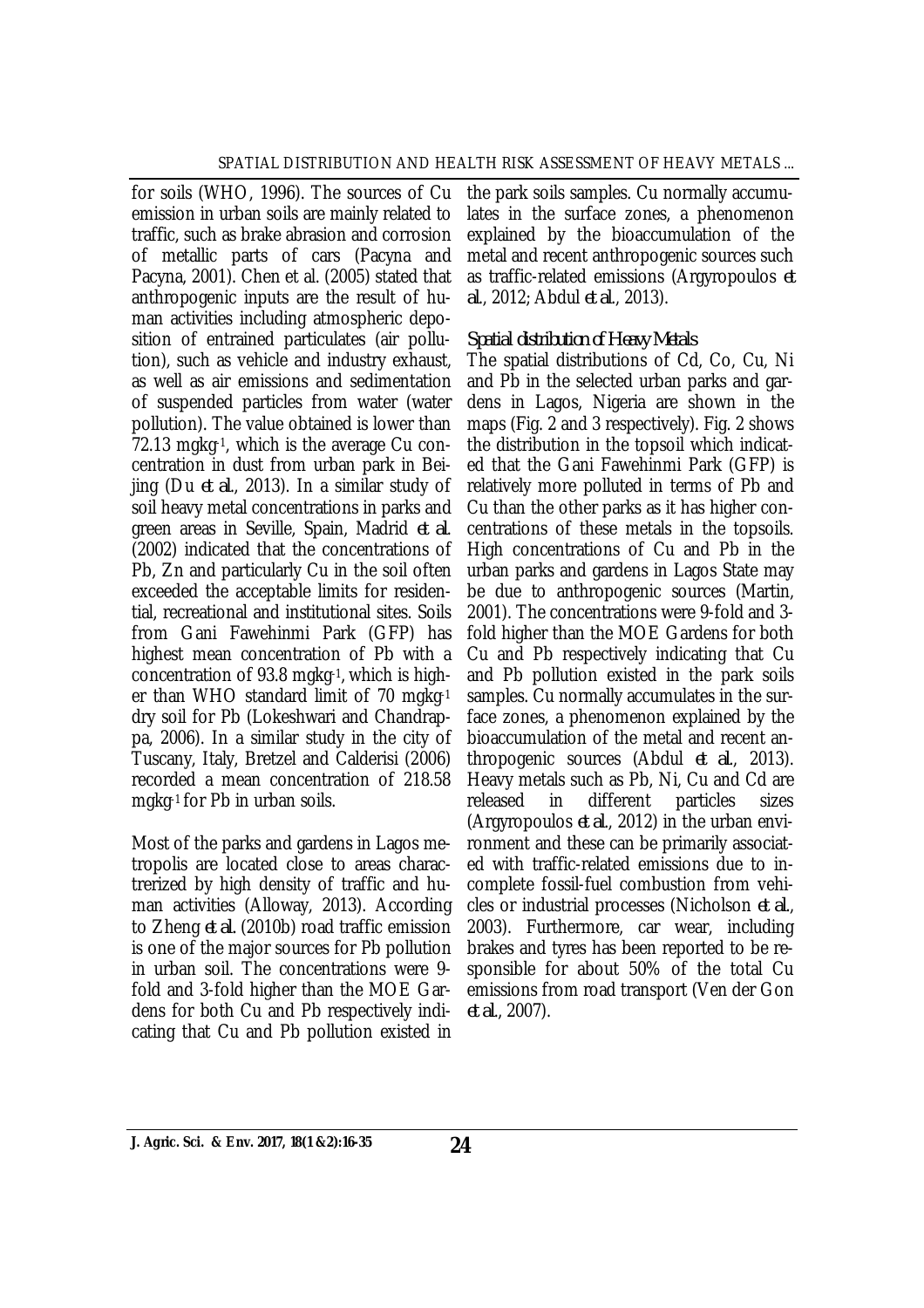

**Figure 2: Spatial distribution of Cd, Co, Cu, Ni and Pb concentrations in topsoil of Parks and Gardens in Lagos State**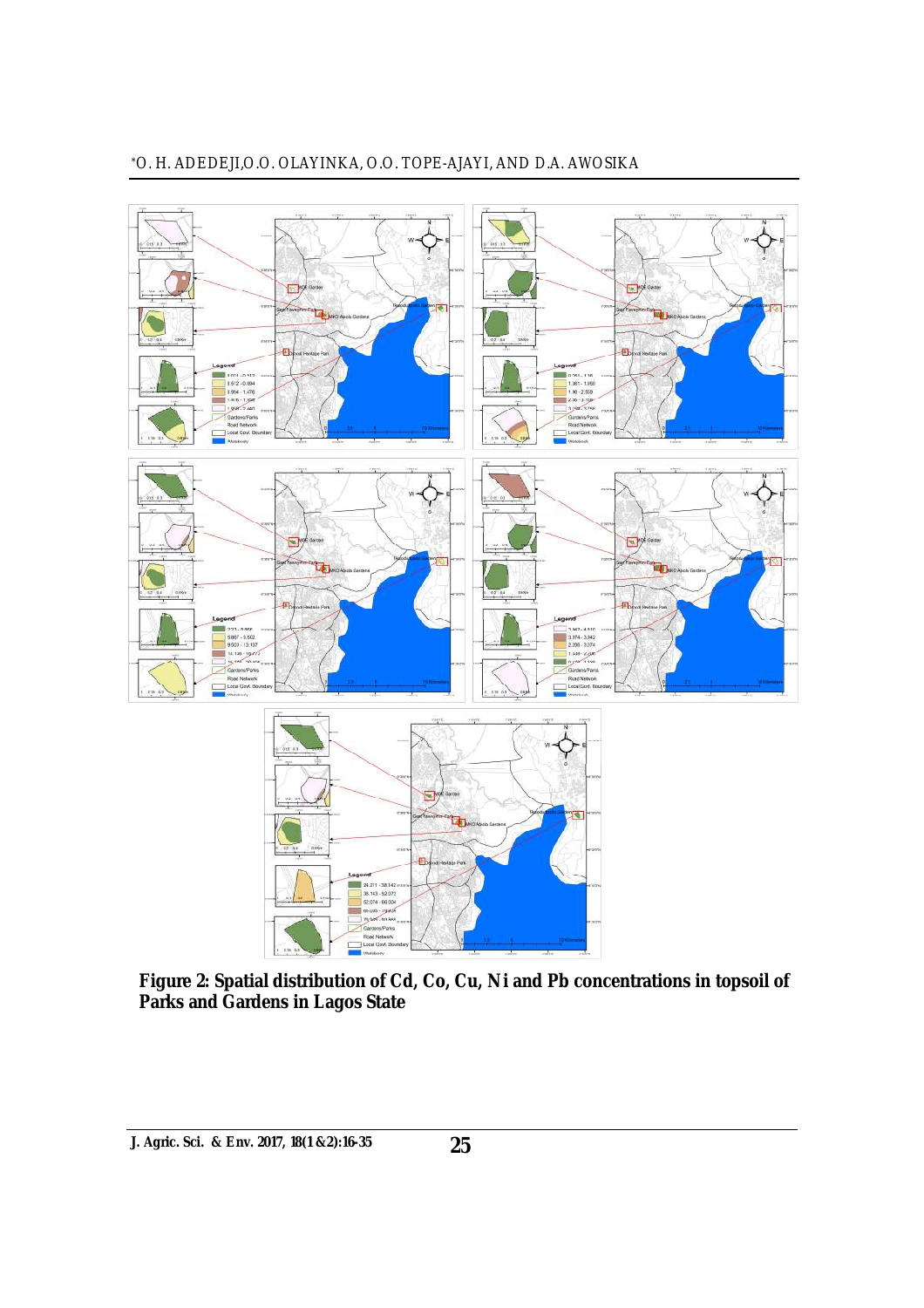Fig. 3 shows the spatial distribution of the heavy metals in the subsoil. The air-borne emissions from nearby highways are deposited on the soils in the parks and gardens. Gani Fawehinmi Park (GFP) is relatively more polluted in terms of Pb and Cu than the other parks. The highest concentration of Pb in the park and garden soils is lower than threshold limit for soil (200 mgkg-1) as reported by Tanzania Local Standards (2003). Pb as a toxicologically relevant element is introduced into the environment by man in extreme amounts, despite its low

geochemical mobility and has been distributed worldwide (Oehlenschlager, 2002). The toxic effects of Pb affect several organs, causing biochemical imbalance in the liver, kidneys, spleen and lungs, and causing neurotoxicity, mainly in infants and children (Jaishankar et al., 2014). Pb toxicity through ingestion by children can increase their risks for damage to the brain and nervous system, slowed growth and development, learning and behavior problems (e.g., reduced IQ, ADHD, juvenile delinquency (Morgan, 2013).



**Figure 3. Spatial distribution of Cd, Co, Cu, Ni and Pb concentrations in subsoil of Parks and Gardens in Lagos State**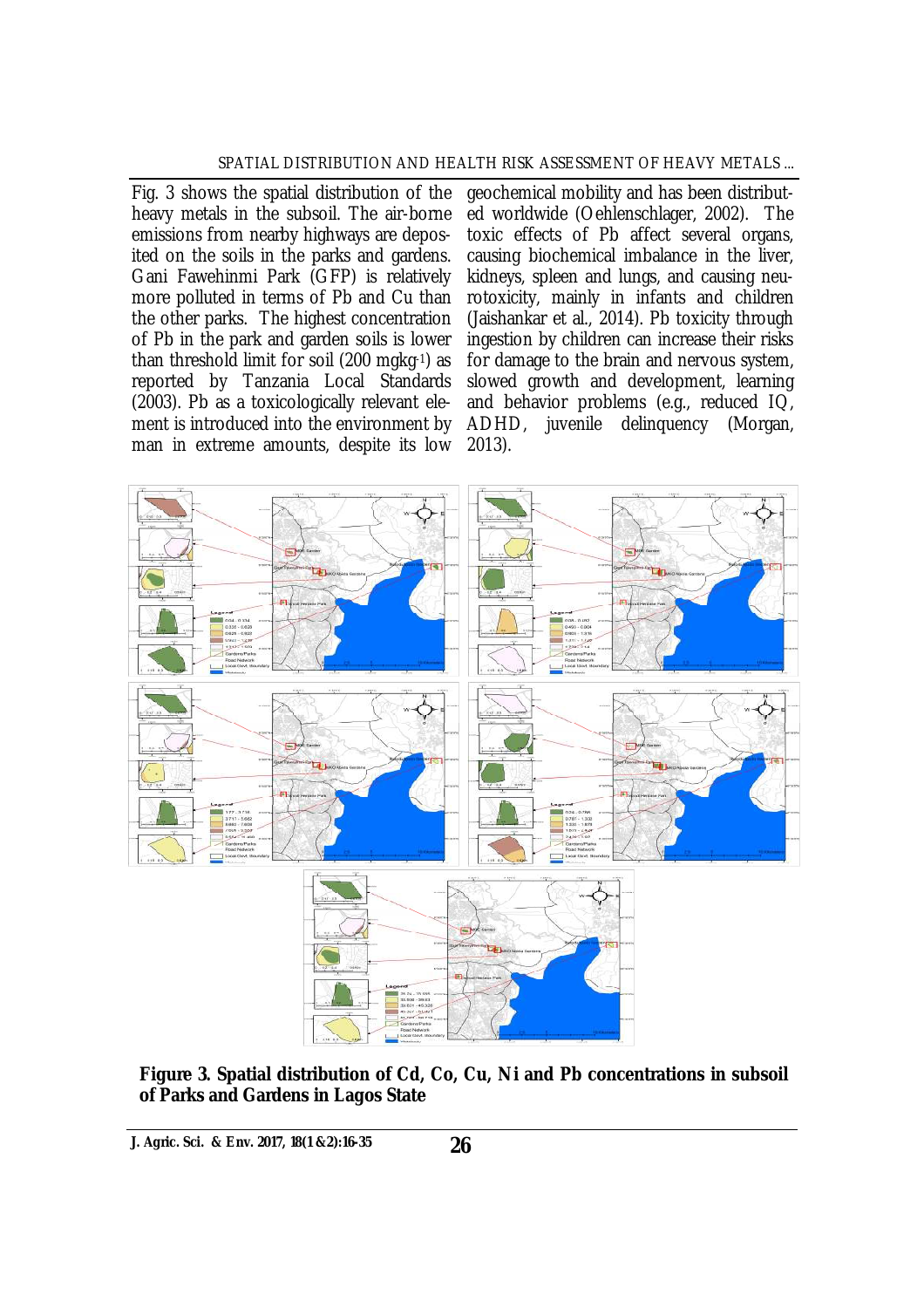Most of the parks and gardens in Lagos metropolis are located close to areas charactrerized by high density of traffic and human activities. Such areas are associated with higher levels of airborne heavy metals. This emphasized the need for more trees to be planted in the parks and gardens. Paoletti *et al.* (2011) stressing the importance of trees in urban parks revealed that increased tree cover would lead to greater total removal of air borne pollutants. Researchers have also shown that urban trees helps air pollution reduction by intercepting atmospheric particles and absorbing various gaseous pollutants (Yin *et al.,* 2011). Studies have shown that urban soils contain higher levels of heavy metals relative to the natural background levels (Madrid *et al*., 2002) and this may influence public health via direct

contact with contaminated dust or soil or by inhalation (Sieghardt *et al*., 2005). Most important, children were found to be the most sensitive target group exposed to the contaminated soils (Granero and Domingo, 2002; Ajmone-Marsan *et al*., 2008) due to their higher sensitivity, as well as characteristic behaviours (outdoor activities, hand– mouth activity, deficient hygienic habits, etc).

### *Assessment of the environmental quality for the soils of urban parks and gardens*

To assess the contamination levels of heavy metals in the urban parks and garden soils, the index of geoaccumulation (I*geo*) according to Ji *et al*. (2008) was employed. The values obtained for each heavy metal in the study sites are shown in Table 4.

| <b>Parks</b> | Index of Geoaccumulation ( $I_{geo}$ )<br>Surface soil |          |       |          |        |  |  |
|--------------|--------------------------------------------------------|----------|-------|----------|--------|--|--|
|              | C <sub>d</sub>                                         | Co       | Cu    | Ni       | Pb     |  |  |
| <b>GFP</b>   | $-6.207$                                               | $-5.807$ | 3.793 | $-2.644$ | 10.616 |  |  |
| <b>MKO</b>   | $-8.785$                                               | $-5.861$ | 1.454 | $-2.556$ | 8.862  |  |  |
| <b>MOE</b>   | $-6.179$                                               | $-6.625$ | 0.707 | 0.299    | 8.665  |  |  |
| <b>IIG</b>   | $-10.873$                                              | $-4.318$ | 2.198 | 0.666    | 9.027  |  |  |
| OHP          | $-11.551$                                              | $-6.186$ | 1.403 | $-2.474$ | 10.060 |  |  |

**Table 4: Index of Geo-accumulation (***Igeo***)**

Pb has highest values for I*geo* in the urban parks and gardens. The I*geo* values for Pb in the surface soil were 10.616, 10.060, 9.027, 8.862 and 8.665 for GFP, OHP, IIG, MKO and MOE respectively. This indicates that the parks and gardens soils are extremely contaminated with Pb. Furthermore, Cu in the surface soil was found to have high I*geo* for all the sites except MOE and OHP, which were less than zero. The I*geo* values

obtained for Cu at MOE and OHP were 0.707 and 1.403, which classified them as uncontaminated to moderately contaminated (Class 1). The I*geo* for other heavy metals indicated that their concentration levels are very low and the sites are uncontaminated. The potential ecological risk index (RI) calculated for all the sites showed high pollution (Fig. 4), as they were all above 200, high pollution (Shi *et al*., 2014).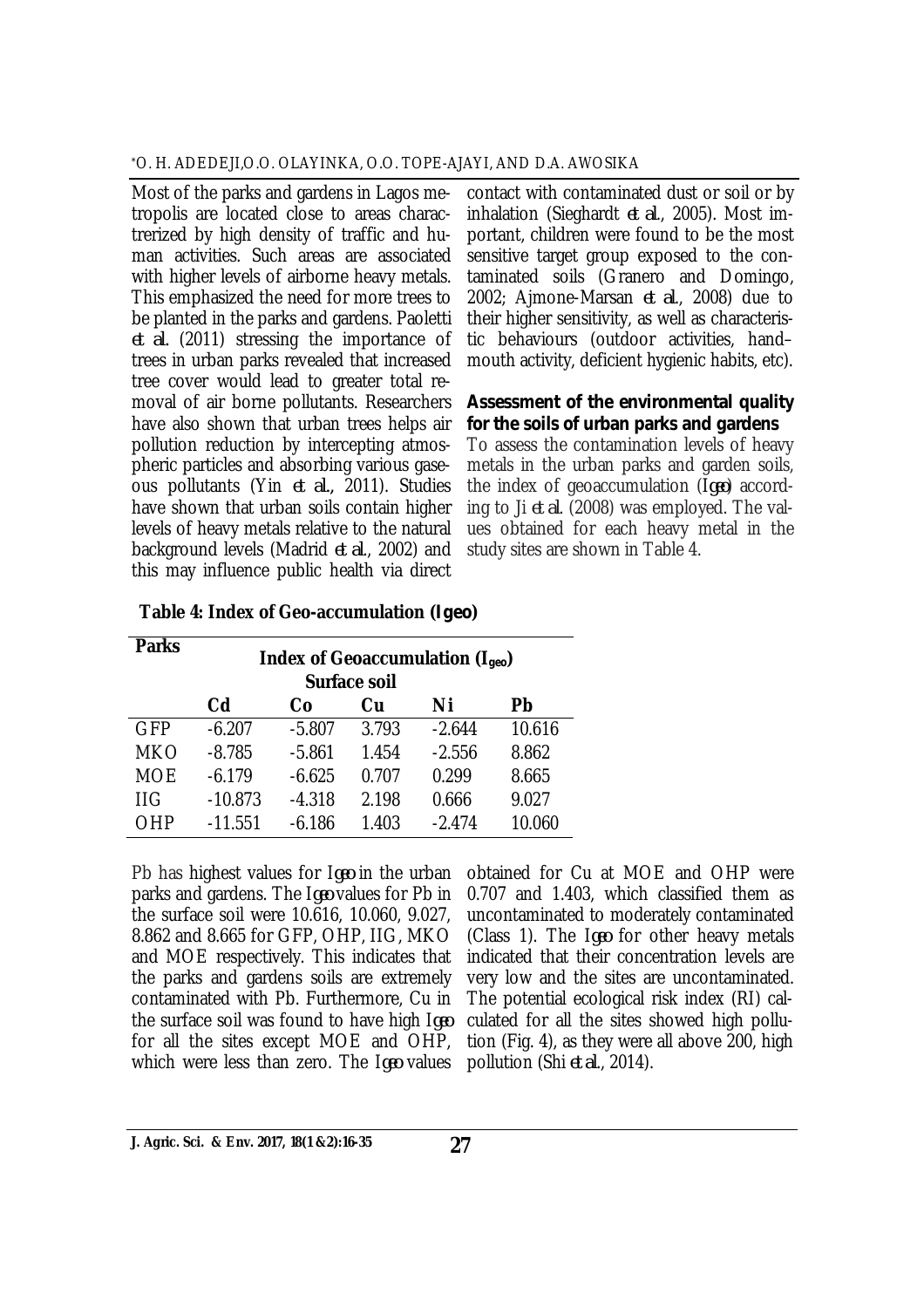

**Figure 4. Potential ecological risk index (RI) for top and sub soil in the urban parks and gardens**

The results of the risk assessment are shown in Table 5. Daily dose of ingestion of soil particles for all metals were much higher than those of inhalation of soil particles and dermal absorption for all the heavy metals examined. The children had highest levels of risks associated with the route of ingestion of soil particles for all the metals, followed by dermal contact. Exposure through inhalation of soil particles via the mouth and nose was lower than the other two pathways. The results of this study corroborated similar study by Zheng (2010) in a study of exposure to heavy metals in street dust in the zinc smelting district, Northeast of China. Non-cancer hazard indexes i.e. HI of heavy metals were Pb>Ni>Cu>Cd>Co for children and Cu>Pb>Ni>Cd>Co for adults. The sum of HQs and HIs for all heavy metals are lower

than 1, indicating a relatively light adverse health impact on children and adults due exposure to heavy metals in urban parks and garden soil in Lagos State. However, for the children, very toxic metals especially Pb, the cancer risk (CR) calculated showed that the level of cancer risk associated with exposure to this element in the urban parks and garden soils (i.e. 3.18 x10-4) was slightly higher than the range of threshold values (10-6 - 10- <sup>4</sup>). This indicates there may be cancer risk from Pb to children who visit the urban parks and garden in Lagos State especially through ingestion. Children playing in the parks and gardens can easily ingest soil laden with heavy metals due to their tendency to play on the floor and habit of putting things in their mouth (Zheng *et al*., 2010a, b; Olujimi *et al*., 2015).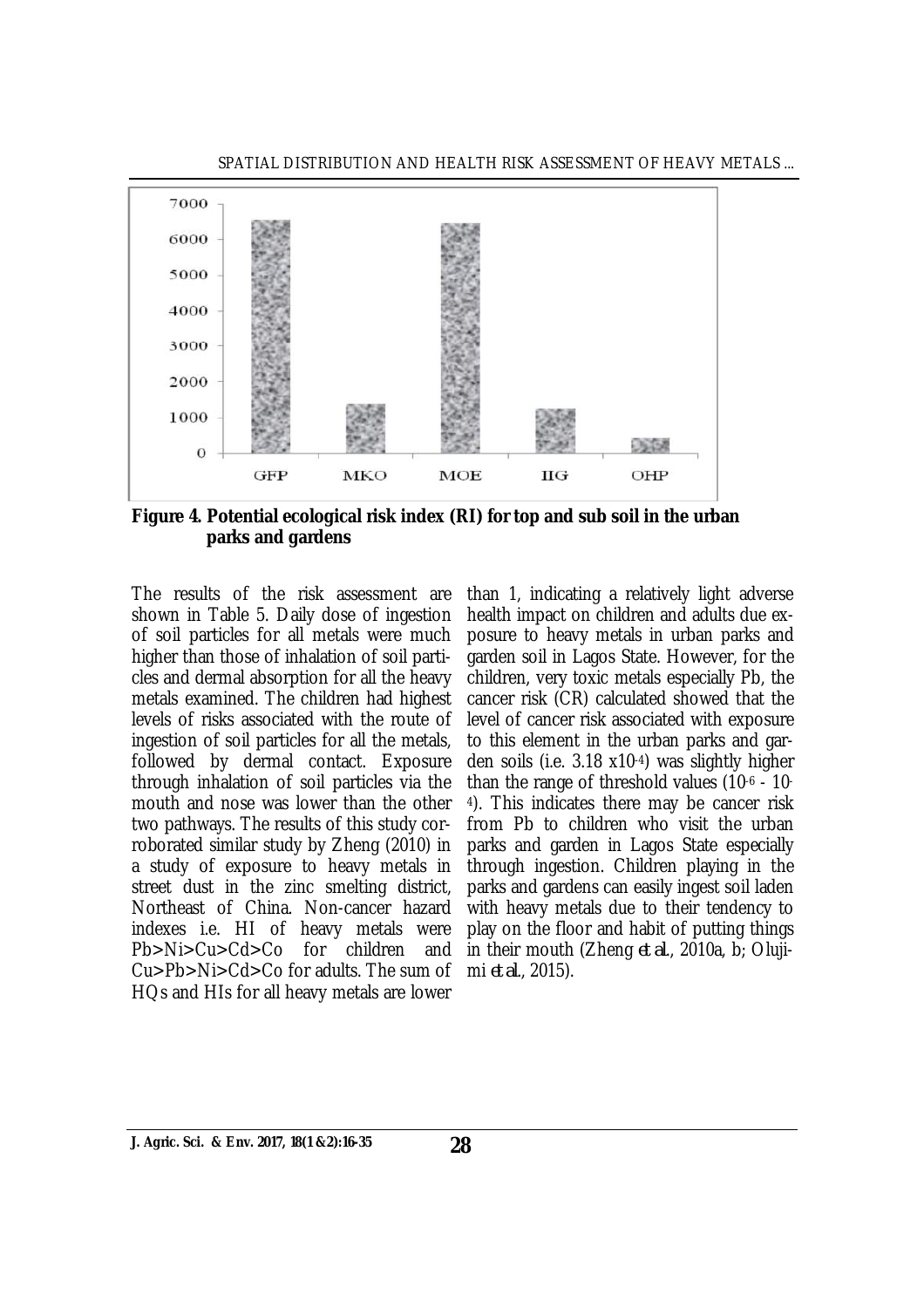|                                                 |              |              | Children     |              |              |                |              | <b>Adult</b> |              |              |
|-------------------------------------------------|--------------|--------------|--------------|--------------|--------------|----------------|--------------|--------------|--------------|--------------|
| <b>Metals</b>                                   | <b>CO</b>    | S            | JJ           | Ż            | Ъq           | $\overline{C}$ | S            | ටි           | Ξ            | ЪP           |
| ပ<br>J. Agric. Sci. & Env. 2017, 18(1 &2):16-35 | 0.45E-01     | $1.65E + 00$ | $7.48E + 00$ | $2.03E + 00$ | $4.82E+01$   | 9.45E-01       | $1.65E + 00$ | $7.48E + 00$ | $2.03E + 00$ | $4.82E + 01$ |
| Ding                                            | $6.21E-06$   | 1.08E-05     | 4.92E-05     | 1.34E-05     | 3.17E-04     | $6.66E - 07$   | 1.16E-06     | 5.27E-06     | 1.43E-06     | 3.40E-05     |
| Dinh                                            | $1.74E - 10$ | $3.02E-10$   | 1.37E-09     | $3.73E-10$   | 8.86E-09     | 9.79E-11       | $1.71E-10$   | 7.75E-10     | $2.11E-10$   | $5.00E-09$   |
| Dder                                            | 1.74E-08     | 3.03E-08     | 1.38E-07     | 3.74E-08     | 8.88E-07     | 1.54E-08       | 2.68E-08     | $1.22E - 07$ | 3.31E-08     | 7.85E-07     |
| ingRfd                                          | 4.00E-02     | 3.00E-01     | 1.00E-03     | 3.00E-04     | $1.10E - 02$ | 4.00E-02       | 3.00E-01     | 1.00E-03     | 3.00E-04     | 1.10E-02     |
| <b>InhRfd</b>                                   |              |              | 1.00E-02     | 8.57E-05     | 5.91E-05     |                |              | 1.00E-02     | 8.57E-05     | 5.91E-05     |
| derRfd<br>29                                    | 4.00E-02     | 3.00E-01     | 2.50E-05     | 2.10E-05     | 4.40E-04     | $4.00E - 02$   | 3.00E-01     | 2.50E-05     | 2.10E-05     | 4.40E-04     |
| HQing                                           | 1.55E-04     | 3.61E-05     | 4.92E-02     | 4.45E-02     | 2.88E-02     | $1.66E - 05$   | 3.87E-06     | 5.27E-03     | 8.57E-05     | 3.09E-03     |
| <b>HQinh</b>                                    |              |              | 1.37E-07     | 4.36E-06     | 1.50E-04     |                |              | 7.75E-08     | 2.10E-05     | 8.46E-05     |
| <b>HQdermal</b>                                 | 4.35E-07     | 1.01E-07     | 5.51E-03     | 1.78E-03     | 2.02E-03     | 3.84E-07       | 8.93E-08     | 4.87E-03     | 1.57E-03     | 1.78E-03     |
| Ξ                                               | 1.54E-04     | 3.62E-05     | 5.47E-02     | 4.63E-02     | $3.10E - 02$ | 1.70E-05       | 3.96E-06     | $1.01E-02$   | $6.35E - 03$ | 4.96E-03     |
| <b>CR</b>                                       | $6.23E - 06$ | 1.09E-05     | 4.93E-05     | 1.34E-05     | 3.14E-05     | 6.81E-07       | 1.19E-06     | 5.39E-06     | 1.46E-06     | 3.48E-05     |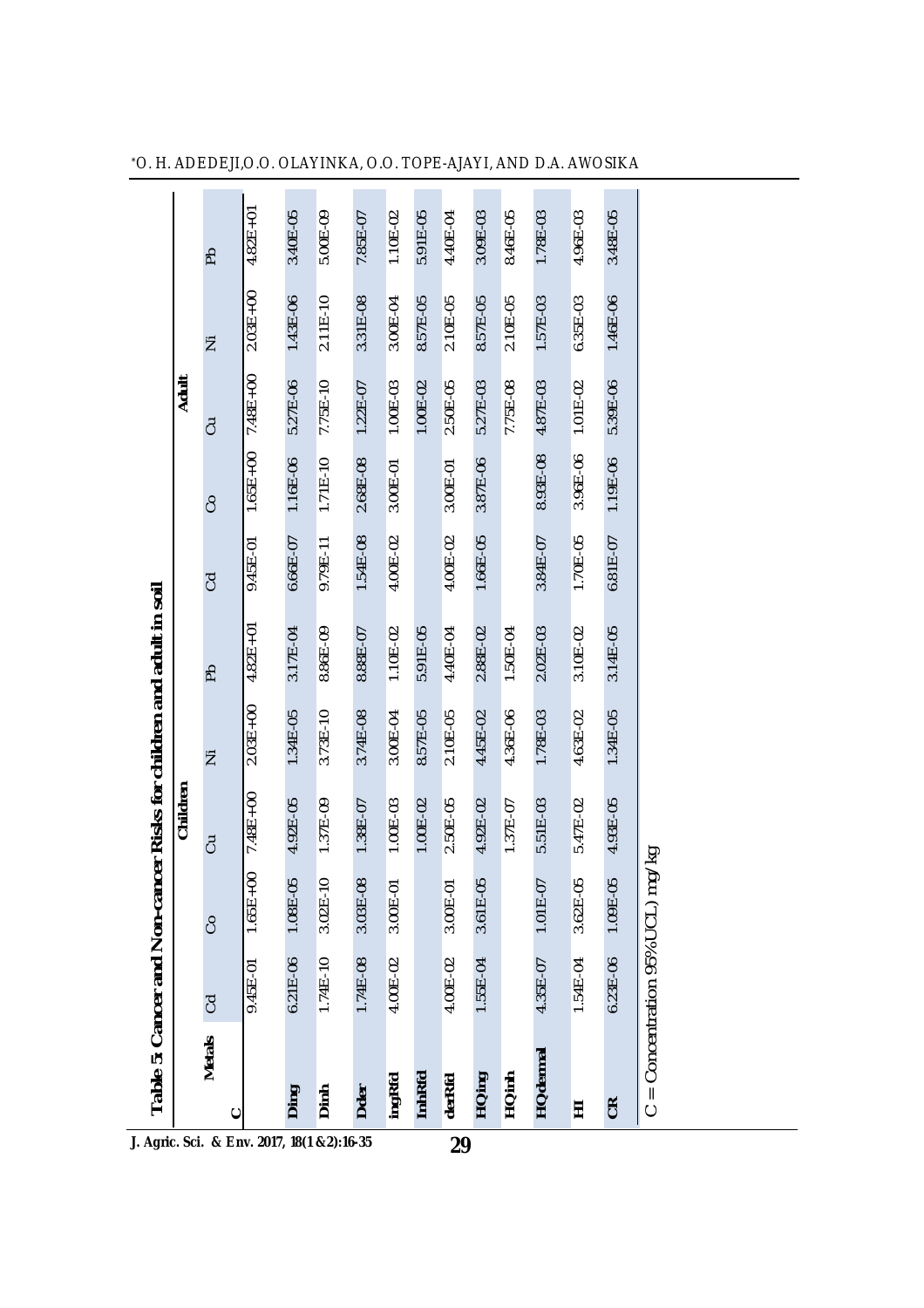Pearson correlation analysis showed significant correlation (P <  $0.01$  and P <  $0.05$ ) between elements and sources of elements (Table 6). All the metals showed strong positive correlation with each other. Co and Ni are strongly correlated (0.985) at 0.01

significant level while Cu and Pb are strongly correlated (0.901) at 0.05 significant level. The strong correlation was attributed to the metals coming from the same sources and of same geochemical behaviour (Chen et al., 2005).

**Table 6: Pearson's Correlation Analysis of Heavy Metals of Surface soil Samples from selected Parks and Gardens in Lagos State**

|    | Co       | Ni          | Cd        | Cu        | Pb |
|----|----------|-------------|-----------|-----------|----|
| Co |          |             |           |           |    |
| Ni | $0.985*$ |             |           |           |    |
| Cd | $0.998*$ | $0.793^{*}$ |           |           |    |
| Cu | $0.975*$ | $0.989**$   | $0.806*$  |           |    |
| Pb | $0.857*$ | $0.853**$   | $0.883**$ | $0.901**$ |    |

\* Correlation is significant at the 0.05 level (2-tailed).

\*\* Correlation is significant at the 0.01 level (2-tailed).

# **CONCLUSION**

The investigation of urban soil samples from selected parks and gardens in Lagos State revealed accumulation of heavy metals such as Cd, Cu and Pb on the surface soil. Cu and Pb concentration in soil of GFP was higher than standard guidelines. The I*geo* values for Pb in the surface soil were 10.616, 10.060, 9.027, 8.862 and 8.665 for GFP, OHP, IIG, MKO and MOE respectively, which is an indication of extremely high contamination by Pb. The potential ecological risk index (RI) values for all the sites showed high pollution, as they were all above 200 thus potentially risky to the environment and the parks and gardens users. The overall degree of contamination by the 5 metals is of the order GFP > MOE >  $IIG > MKO > OHP$  for the surface soil. The cancer risk (CR) calculated showed that the level of cancer risk associated with ex-

posure to this element in the urban parks and garden soils (i.e. 3.18 x10-4) was slightly higher than the range of threshold values (10  $-6 - 10^{-4}$ .

# **REFERENCES**

**Abdul, H.M.J., Obaidy, A.L., Athmar, A.M., Mashhadi, A.l.** 2013. Heavy Metal Contaminations in Urban Soils within Baghdad City, Iraq. *Journal of Environmental Protection*, 4:72-82.

**Ajmone-Marsan, F., Biasioli. M., Kralj, T., Grcman, H., Davidson, C.M., Hursthouse, A.S.** et al., 2008. Metals in particlesize fractions of the soils of five European cities. *Environmental Pollution,* 152: 73–81.

**Allan, K.** 2015. Urban Park Soils Metals Distribution in the Victoria Area, British Columbia. Master of Science Thesis. Royal Roads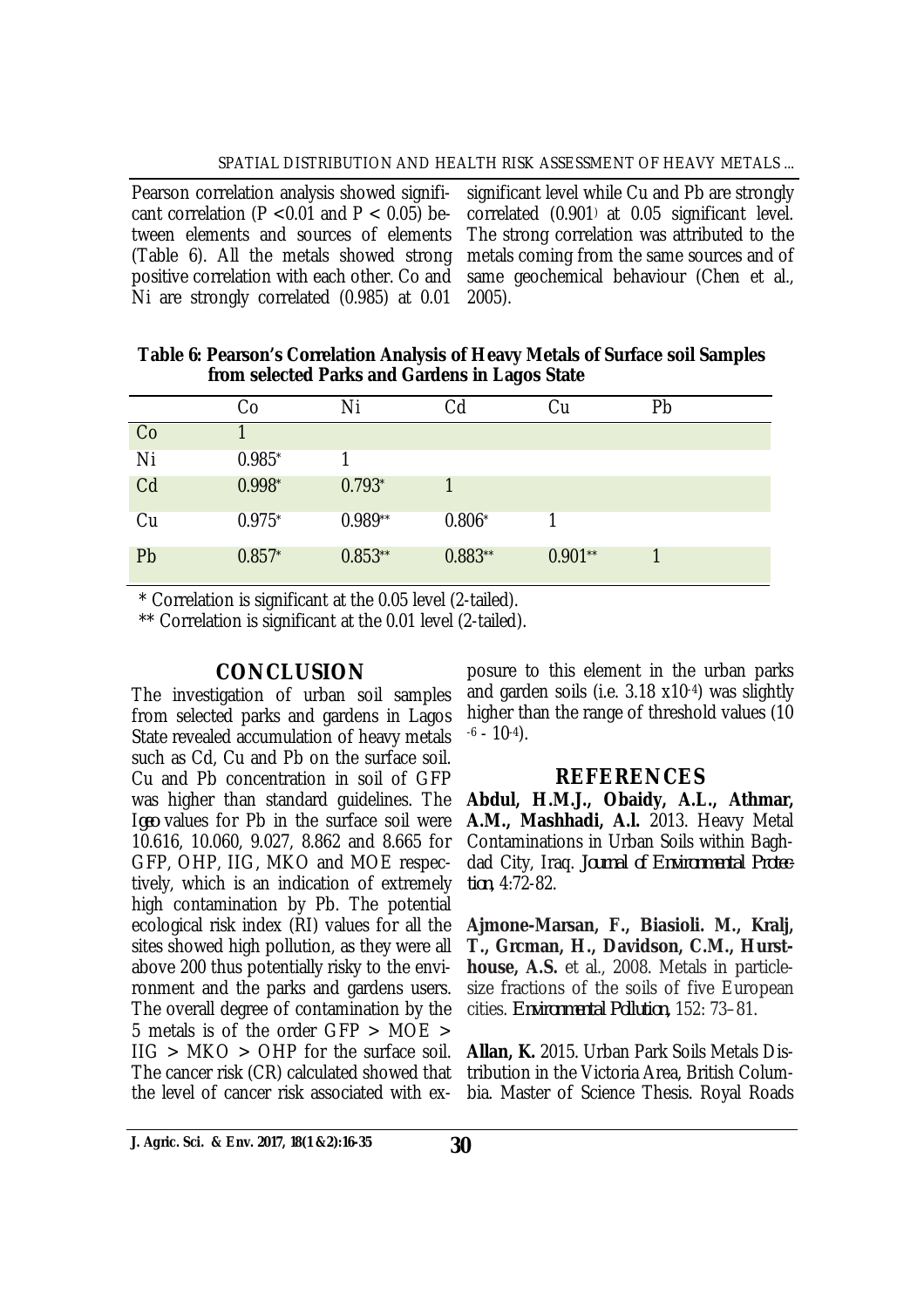University.

**Alloway, B.J**. (Ed.) 2013. Introduction. Heavy Metals in Soils: Trace Metals and Metalloids in Soils and their Bioavailability (p3 – 45). *Environmental Pollution*, 22, Springer Science Business Media, Dordrecht.

**Argyropoulos, G., Manoli, E., Kouras, A., Samara, C.** 2012. Concentrations and source apportionment of  $PM_{10}$  and associated major and trace elements in the Rhodes Island, Greece. *Science of the Total Environment*, 432: 12-22.

**Atiemo, S.M., Ofosu, F.G., Aboh, I.J.K., Oppon, O.C**. 2012. Levels and sources of heavy metal contamination in road dust in selected major highways of Accra, Ghana. X*–Ray Spectrom*, 41: 100-110.

**Baralkiewicz, D., Karas, Z., Siepak, J**. 1997. Application of the fast ETAAS Method for the determination of chromium, cobalt and nickel in samples of preserved food, *Chem. Anal*.42: 691-698

**Basta, N., Juhasz, A.** 2014. Using In Vivo Bioavailability and/or In Vitro Gastrointestinal Bioaccessibility Testing to Adjust Human Exposure to Arsenic from Soil Ingestion. *Reviews in Mineralogy & Geochemistry,* 79: 451-472.

**Bretzel, F., Calderisi, M.,** 2006. Metal contamination in urban soils of coastal Tuscany (Italy). *Environmental Monitoring and Assessment*, 118: 319 – 335. Doi: 10.1007/ s10661-006-1495-5.

**Chen, T.B., Zheng, Y.M., Lei, M., Huang, Z., Wu, H. , Chen, H. , Fan, K., Yu, K., Wu, X., Tian, Q.** 2005. Assessment of heavy metal pollution in surface

soils of urban parks in Beijing, China. *Chemosphere*, 60(4): 542-51. Doi:10.1016/ j.chemosphere.2004.12.072

**De Miguel, E., Irribarren, I., Chacón, E., Ordoñez, A., Charlesworth, S.** 2007. Riskbased evaluation of the exposure of children to trace elements in playgrounds in Madrid (Spain), *Chemosphere,* 66: 505–513.

**Du, Y., Gao, B., Zhou, H., Ju, X., Hao, H., Yin, S.** 2013, Health risk assessment of heavy metals in road dusts in urban parks of Beijing, China. *Procedia Environmental Sciences*, 18: 299 – 309

**Ferreira-Baptista, L., De Miguel, E.** 2005. Geochemistry and risk assessment of street dust in Luanda, Angola: A tropical urban environment. *Atmos. Environ.,* 39: 4501-4512.

**Fu, W., Ma, G. 2013**. The characters and health risk assessment of vegetable Pb in Jilin Suburb. *Procedia Environmental Sciences,* 18: 221 – 226

**Gilbert, R.O**., 1987. *Statistical Methods for Environmental Pollution Monitoring*. John Wiley & Sons Inc., New York, pp. 177–185.

**Granero, S., Domingo, J.L**. 2002. Levels of metals in soils of Alcala de Henares, Spain: human health risks. *Environ. Int.,* 28: 159 - 164.

**Guo, W., Liu, X., Liu, Z. and Li, G**. 2010. Pollution and Potential Ecological Risk Evaluation of Heavy Metals in the Sediments around Dongxiang Harbor, Tianjin. Procedia Environmental Sciences, 2, 729–736

**Hakanson, L.** 1980. An ecological risk index for aquatic pollution control. A sedimentological approach. *Water. Res*., 14: 975–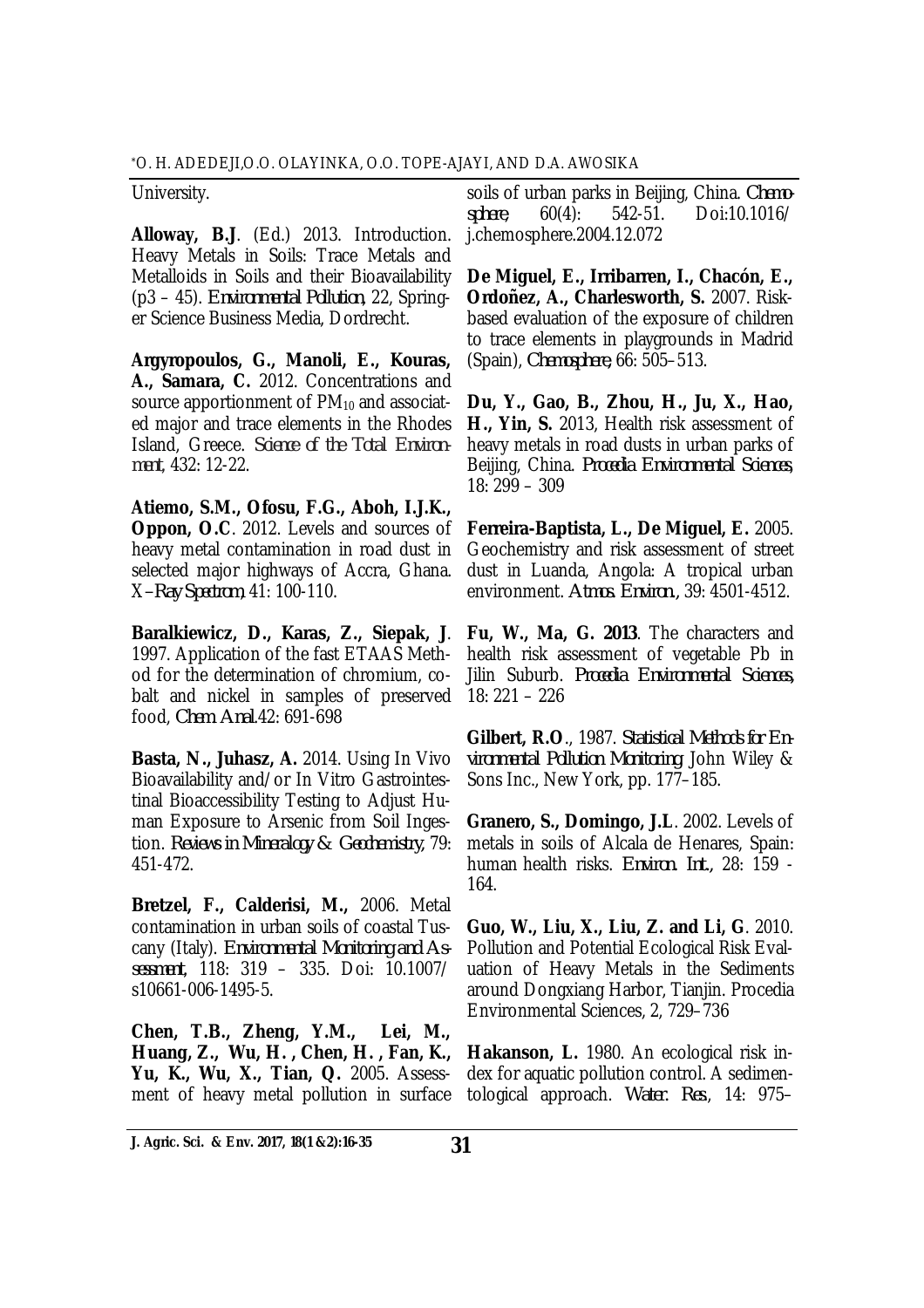#### SPATIAL DISTRIBUTION AND HEALTH RISK ASSESSMENT OF HEAVY METALS ...

1001.<http://dx.doi.org/1o.1016/> j.geoderma.2012.08.011 [Accessed 22nd May 2015]

**Hu, X., Zhang, Y., Ding, Z., Wang, T., Lian, H., Sun, Y. and Wu, J.** 2012. Bioaccessibility and health risk of arsenic and heavy metals (Cd Co, Cr, Cu, Ni, Pb, Zn and Mn) in TSP and PM2.5 in Nanjing, China. *Atmos. Environ.* 57: 146–152.

**Jaishankar, M., Tseten, T., Anbalagan, N., Mathew, B.B., Beeregowda, K.N.** 2014. Toxicity, mechanism and health effects of some heavy metals. Interdisciplinary Toxicology, 7(2), 60-72 PMID:26109881 <https://doi.org/10.2478/> intox-2014-0009

**Ji, Y., Feng, Y., Wu, J., Zhu, T., Bai, Z., Duan, C.** 2008. Using geo-accumulation index to study source profiles of soil dust in China. *Journal of Environmental Sciences,* 20: 571–578.

**Kelepertzis, E.,** 2014. Investigating the sources and potential health risks of environmental contaminants in the soils and drinking waters from the rural clusters in Thiva area (Greece). *Ecotoxicol. Environ. Saf.* 100: 258-265.

**Konijnendijk, C.C., Annerstedt, M., Nielsen, A.B., Maruthaveeran, S.** 2013. Benefits of Urban Parks: A systematic review. A Report for IFPRA. Copenhagen & Alnarp.

**Li, H., Qian, X., Hu, W., Wang, Y., Gao, H**. 2013. Chemical speciaition and human health risk of trace metals in urban street dusts from a metropolitan city, Nanjing, SE China. Sci Total Environ. 456-457:212-21. Available from: <http://>

[www.sciencedirect.com/science/article/pii/](http://www.sciencedirect.com/science/article/pii/) S0048969713003999 [Accessed 22nd May 2015]

**Li, Z., Ma, Z., Jan van der Kuijp, T., Yuan, Z., Huang, L**., 2014. A review of soil heavy metal pollution in China: pollution and health risk assessment. *Sci. Total Environ.* 468 –469: 843–853.

**Lokeshwari, H., Chandrappa, G.T.** 2006. Impact of heavy metal contamination of Bellandur Lake on soil and cultivated vegetation. *Curr. Sci.,* 91(5): 622–627.

**Loska, K., Wiechuła, D., Korus, I**. 2004. Metal contamination of farming soils affected by industry. *Environ. Int.* 30: 159–165.

**Loukaitou-Sideris, A.,** 2006. *Urban Park.* Southern California Environmental Report Card. 2006.

**Lv, J., Liu, Y., Zhang, Z., Dai, J.** 2013. Factorial kriging and stepwise regression approach to identify environmental factors influencing spatial multi-scale variability of heavy metals in soils. *J. Hazard. Mater*., 261: 387-397.

**Madrid, L., Diaz-Barrientos, E. and Madrid, F.,** 2002. Distribution of heavy metal contents of urban soils in parks of Seville. *Chemosphere,* 49: 1301–1308.

**Martin, L**. 2001. Urban land use influences on heavy metal fluxes and surface sediment concentrations of small lakes. *Water Air and Soil Pollution,* 126: 363–383.

**McBride, M.B.** 1994. *Environmental Chemistry of Soils*. Oxford University Press, New York.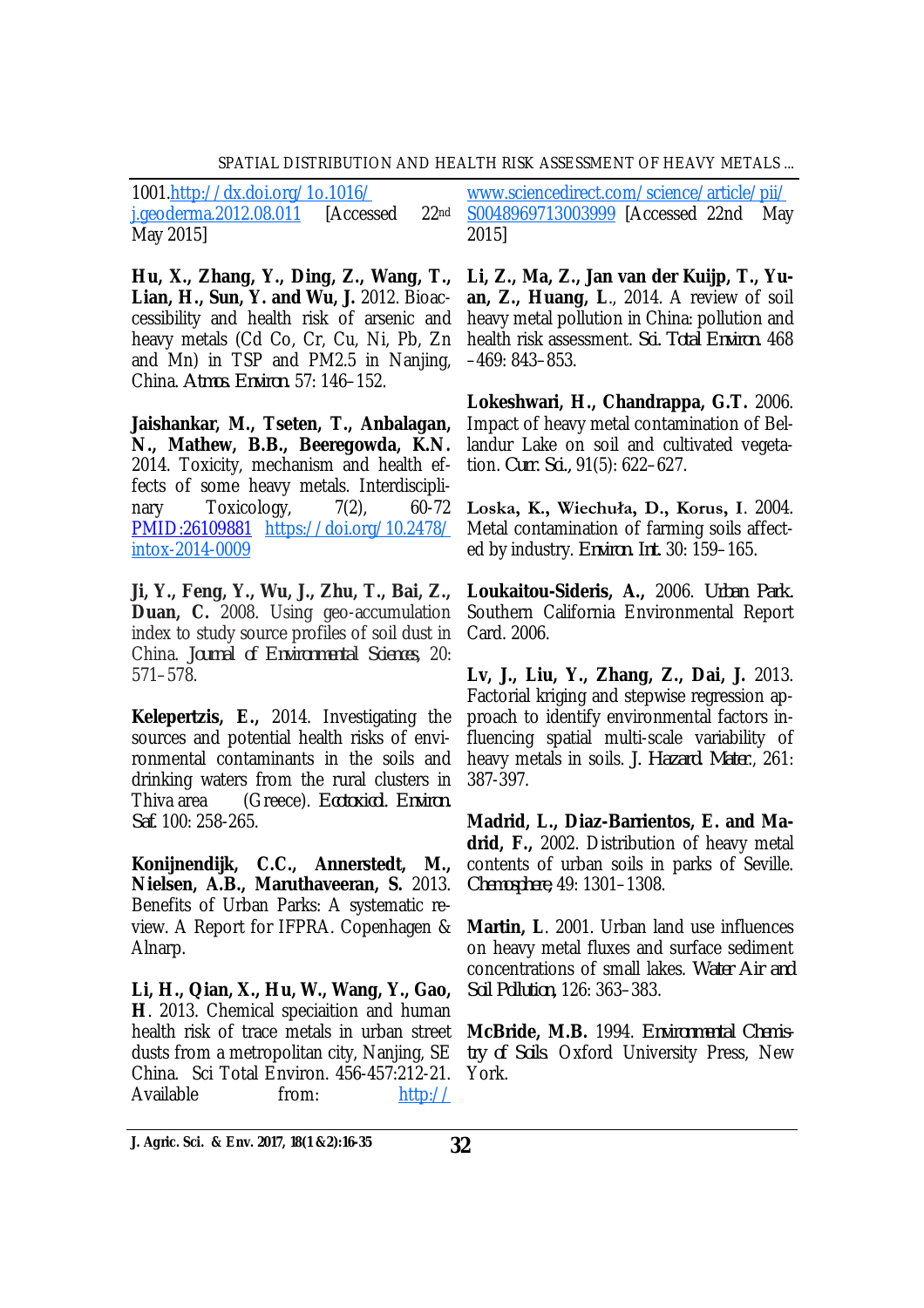**Mitchell, R.** 2013. Is physical activity in natural environments better for mental health than physical activity in other environments? *Social Science & Medicine,* 91:130– 134 Doi: 10.1016/j.socscimed.2012.04.012.

**Morgan, R.** 2013. *Soil, Heavy Metals, and Human Health*. In Brevik, E.C. & Burgess, L.C. (2013). Soils and Human Health. Boca Raton. FL: CRC Press, pp. 59-80.

**Mugoša, B., Ðurović, D., Nedović-Vuković, M., Barjaktarović-Labović, S. and Vrvić, M.** 2016. Assessment of Ecological Risk of Heavy Metal Contamination in Coastal Municipalities of Montenegro. *Int. J. Environ. Res. Public Health,* 13: 393; Doi: 10.3390/ijerph13040393 Available online at: [www.mdpi.com/journal/ijerph](http://www.mdpi.com/journal/ijerph) [Accessed 23rd July 2015]

**Müller, G.** 1969, Index of geoaccumulation in sediments of the Rhine River. *Geojournal,* 2: 108–118.

**Nicholson, F.A., Smith, S.R., Alloway, B.J., Carlton-Smith, C. and Chambers, B.J.** 2003. An inventory of heavy metals inputs to agricultural soils in England and Wales. *Science of the Total Environment,* 311: 205–219.

**Olujimi, O., Steiner, O. and Goessler, W.** 2015. Pollution indexing and health risk assessments of trace elements in indoor dusts from classrooms, living rooms and offices in Ogun State, Nigeria. *Journal of African Earth Sciences,* 101: 396–404

**Oviasogie, P.O., Omoruyi, E., Okoro, D. Ndiokwere, C.L.** 2009. Evaluation of physicochemical properties and distribution of Pb, Cd, Cr and Ni in soils and growing plants around refuse dumpsites in Akure,

Nigeria. *African Journal of Biotechnology*. 8 (12), 2757-2762.

**Pacyna, J.M., Pacyna, E.G.** 2001. An assessment of global and regional emissions of trace metals to the atmosphere from anthropogenic sources worldwide, *Environ. Rev*., 9: 269–298.

**Paoletti, E., Bardelli, T., Giovannini, G., Pecchioli, L**. 2011. Air quality impact of an urban park over time. *Procedia Environmental Sciences,* 4: 10-16.

**Poggio, L., Viscaj, B., Schulin, R. Hepperle, E., Ajmone-Marsan, F.** 2009. Metals Pollution and Human Bioaccessibility of Surface soils in Grugliasco, Italy*. Enviro. Pollu*.157 (2): 680-689.

**Rodríguez-Martín, J.A., Gutierrez, C., Escuer, M., Garcia-González, .T., Campos-Herrera, R., Águila, N**. 2014. Effect of mine tailing on the spatial variability of soil nematodes from lead pollution in La Union (Spain*). Science of the Total Environment*, 473-474:518-529.

**Ruby, M.V.** 2004. Bioavailability of Soil-Borne Chemicals: Abiotic Assessment Tools. *Human and Ecological Risk Assessment,* 10: 647- 656.

**Shi, P., Xiao, J., Wang, Y., Chen, L**. 2014. Assessment of Ecological and Human Health Risks of Heavy Metal Contamination in Agriculture Soils Disturbed by Pipeline Construction. *Int. J. Environ. Res. Public Health*, 11: 2504-2520. Doi:10.3390/ ijerph110302504. Available online at: www.mdpi.com/journal/jierph [Accessed 12th June, 2015]

**Stigsdotter, U.K., Ekholm, O., Schipper-**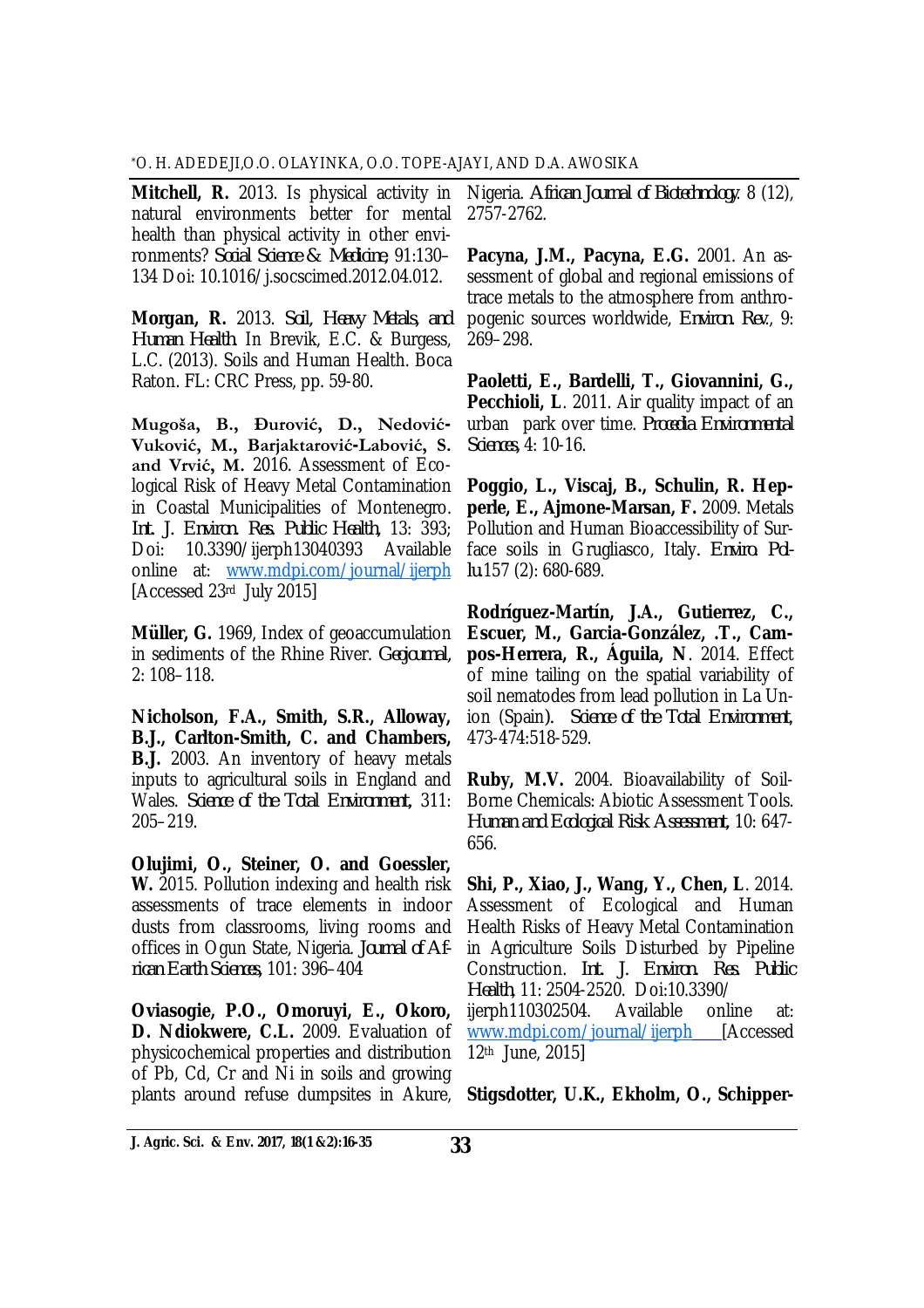**ijn, J., Toftager, M., Kamper-Jorgensen, F., Randrup, T.B.** 2010. Health promoting outdoor environments - Associations between green space, and health, healthrelated quality of life and stress based on a Danish national representative survey. *Scandinavian Journal of Public Health*, 38: 411-417.

**Sieghardt, M., Mursch-Radlgruber, E., Paoletti, E., Couenberg, E., Dimitrakopoulus, A., Rego, F., Hatzistathis, A., Barfoed Randrup, T.** 2005. *Urban Forests and Trees*. Springer: Berlin.

**Sun, G., Li, Z., Bi, X., Chen, Y., Lu, S.,**  Yuan, X. 2013. Distribution, sources and health risk assessment of mercury in kindergarten dust. Atmos. Environ. 73, 169–176. Available from <http://> [www.sciencedirect.com/science/article/](http://www.sciencedirect.com/science/article/) pii/S1352231013001830 [Accessed 22nd May 2015]

**Tanzania Standards for Receiving Water, Effluents and Soils (TZS).** 2003. Tanzania Bureau of Standards. Available online at: [\(www.google.com/tzs/pdf,](http://www.google.com/tzs/pdf,) 2003. [Accessed 12th January 2014].

**Taylor, S.R., McLennan, S.M.** 1995. The geochemical evolution of the continental crust. Rev. Geophys., 33: 241–265.

**US EPA (United States Environmental Protection Agency),** 2011a. The Screening Level (RSL) Available on-line at: <http://> [www.epa.gov/region9/superfund/prg/](http://www.epa.gov/region9/superfund/prg/) index.html> [Accessed 22nd May 2015]

**US EPA (United States Environmental Protection Agency)**, 2011b. Risk assessment guidance for superfund. In: Part A: Human Health Evaluation Manual; Part E, Supplemental Guidance for Dermal Risk

Assessment; Part F, Supplemental Guidance for Inhalation Risk Assessment, vol. I. <http://www.epa.gov/oswer/> riskassessment/ human\_health\_exposure.htm>[Accessed 22nd May 2015]

**US EPA (United States Environmental Protection Agency),** 1989. .Human Health Evaluation Manual. EPA/540/1e89/002. In: Risk Assessment Guidance for Superfund, vol. l. Office of Solid Waste and Emergency Response.

**US EPA (United States Environmental Protection Agency),** 2001. Risk Assessment Guidance for Superfund: Volume III – Part A, Process for Conducting Probabilistic Risk Assessment. US Environmental Protection Agency, Washington, D.C. EPA 540-R-02- 002

**Van den Berg, R.,** 1995. Human exposure to soil contamination: a qualitative and quantitative analysis towards proposals for human toxicological intervention values. RIVM Report no.725201011. National Institute of Public Health and Environmental Protection (RIVM), Bilthoven, the Netherlands

**Ven der Gon, D.H.A.C., Hulskotte, J.H.J., Visschedijk, A.J.H., Schaap, M.** 2007. A revised estimate of copper emissions from road transport in UNECE-Europe and its impact on predicted copper concentrations. *Atmos*. *Environ*., 41: 8697–8710

**Ward Thompson, C., Roe, J., Aspinall, P., Mitchell, R., Clow, A., Miller, D.** 2012. More green space is linked to less stress in deprived communities: evidence from salivary cortisol patterns. *Landscape and Urban Planning* 105(3): 221-229.